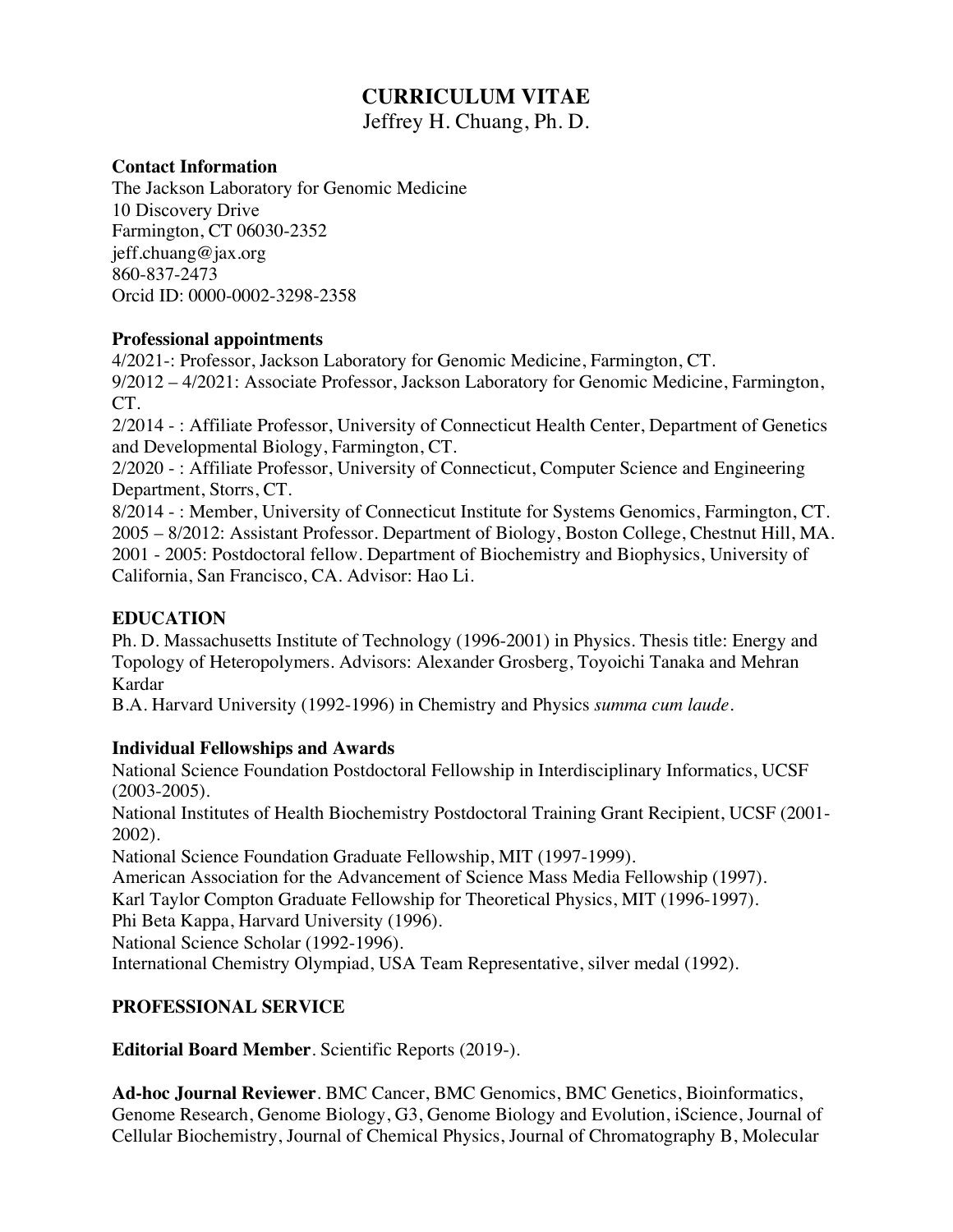Biology and Evolution, Nature, Nature Genetics, Nucleic Acids Research, Physical Review E, PLoS Biology, PLoS Genetics, PLoS ONE, Scientific Reports.

**Professional Associations.** New York Genome Center: Scientific and Clinical Steering Committee. American Society for Human Genetics, American Association for Cancer Research, Human Genome Organization, International Society for Computational Biology, Society for Molecular Biology and Evolution, American Association for the Advancement of Science, Genetics Society of America, Sigma Xi Research Honor Society, American Physical Society.

# **Grant review panels**

2020. Ad-hoc reviewer for NCI P01 Program Project Applications Special Emphasis Panel, February 2020, October 2020.

2019. Ad-hoc reviewer for Boston Children's Hospital

2019. Ad-hoc reviewer for NCI Cancer Genetics Study section, June 2019.

2018. Ad-hoc reviewer for NCI Informatics Technologies for Cancer Research Special Emphasis Panel.

2018. Ad-hoc reviewer for NIH Biodata Management and Analysis (BDMA) study section. 2018. Ad-hoc review for Breast Cancer Now.

2017. Reviewer for National Cancer Institute Moonshot Initiative: R33 Integration and Validation of Emerging Technologies for Cancer Research.

2017. Ad-hoc reviewer for Genome Quebec -- Large-Scale Applied Research Project Competition: Genomics and Precision Health

2017. Reviewer for National Cancer Institute Special Emphasis Panel: U01 Cancer Target Discovery and Development Network.

2016. Ad-hoc reviewer for Netherlands Organisation for Scientific Research (NWO).

2016. Ad-hoc reviewer for U.S. Department of Veterans Affairs

2010. Panel Reviewer for NSF Postdoctoral Fellowship in Biological Informatics

2007. Ad-hoc reviewer for National Science Foundation DBI: Biological Databases and Informatics Cluster

2007. Ad-hoc reviewer for National Science Foundation MCB: Genes and Genome Systems Cluster

2007. Ad-hoc reviewer for NSF-sponsored Bioinformatics Education module at Oakland University

# **Conference organization**

2020. PDXNet Consortium-wide Annual Meeting, online, co-organizer.

2019. PDXNet Consortium-wide Annual Meeting, Atlanta, GA, co-organizer.

2019. PDXNet Moonshot Fall Meeting, Rockville, MD, co-organizer.

2018. PDXNet Consortium-wide Annual Meeting, Chicago, IL, organizer.

2015. JAX-BIDMC Workshop on RNA Biology, faculty co-organizer.

2013. JAX-UCONN/BECAT/UCHC Joint Workshop on Computational Biology and Bioinformatics, conference co-organizer.

2009. Society of Molecular Biology and Evolution Conference, symposium organizer and session chair (Molecular Evolution of Functional Noncoding Sequences).

2007. New England Association of Parasitologists Meeting, conference co-organizer.

2007. Society of Molecular Biology and Evolution Conference, session chair (Methods in Comparative Genomics).

2006. Boston Area Pathogen and Vector Encounter, conference co-organizer.

2004. Biopathways Consortium at ISMB. Network evolution and regulatory networks, panel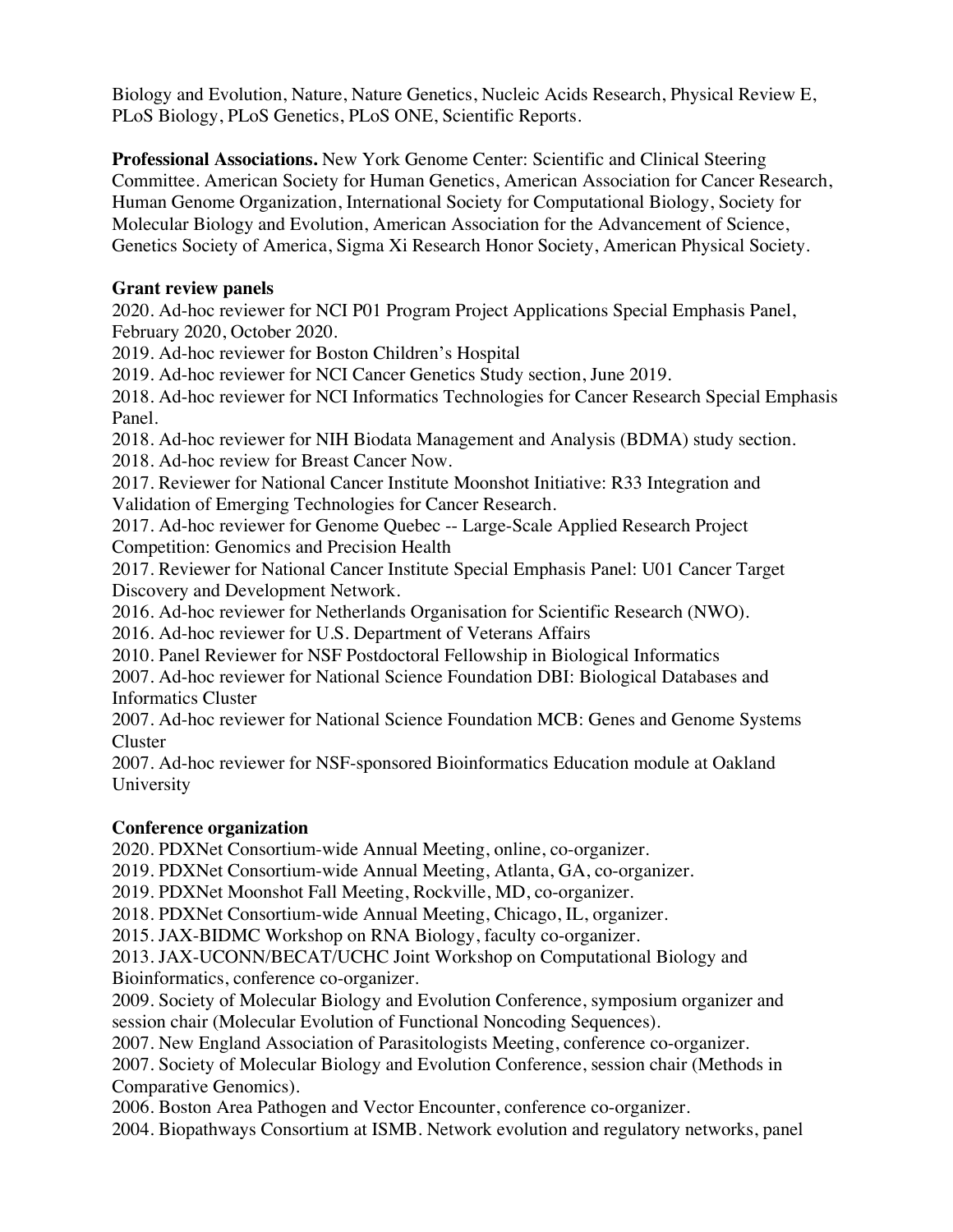discussion member.

# **DEPARTMENTAL SERVICE – JACKSON LABORATORY FOR GENOMIC MEDICINE**

**JAX Scientific Advisory Council.** Two year elected member of faculty group advising senior leadership on faculty concerns (2016-2018). Co-led faculty evaluations of JAX Computational Sciences and Graduate Admissions. JAX-GM SAC FAC Chair (2020- )

**JAX Ramping Up Research Committee.** (2020-). JAX-GM faculty representative for planning Covid-19-related re-organization.

**JAX Computational Sciences and Information Technology**. Faculty advisor to Computational Sciences (2015-). Co-organizer, Computational Community Retreat (2019-). Interviewer for many computational scientist and software engineer candidates (2012-present).

**PDX Governance Team.** (2019-) Committee for planning and evaluation of JAX PDX activities.

**JAX Cancer Center Member** (2013-). Contributions to multiple aspects of patient derived xenograft data analysis projects, including subtype classification, tumor/stromal interactions, and heterogeneity analysis.

# **Computational Sciences Co-Project Lead for Cancer Center Grant** (2016-). **Co-Program Leader** (2020-).

**Graduate Admissions for JAX-GM.** Chair, (2014-2018). Reviewed graduate admissions. Coordinated with UCHC and JAX education office to expand and develop program. Member of UCHC Genetics and Genome Sciences Graduate Committee. Member of UCHC MD/PhD Admissions Committee. Interviewer for graduate student admissions (2014-).

**University of Connecticut Institute for Systems Genomics** (2014-). Scientific steering committee.

**Faculty Search Committees.** Host for numerous faculty searches for JAX-GM (2012-2018). Additional review of multiple JAX bioinformatics candidates. Guest member for UCHC Developmental Biology and Genetics search committee (2014). Computational/Systems Genomics search committee (2014-2015). JAX cancer domain review committee (2016-). JAX cellular / tissue engineering search committee (2020-)

**JAX Bioinformatics Training Working Group.** Participated in committee to design new bioinformatics curriculum for JAX (2018-2019). Helped design UCONN Computational Biology Special Topics Course (2018-). JAX Machine Learning Interest Group, council member (2016- 2018).

**JAX Vice-President for Education Search Committee** (2017-2018). Developed search criteria and interviewed candidates.

**JAX Chief Information Officer Search Committee (**2018-2019). Developed search criteria and interviewed candidates.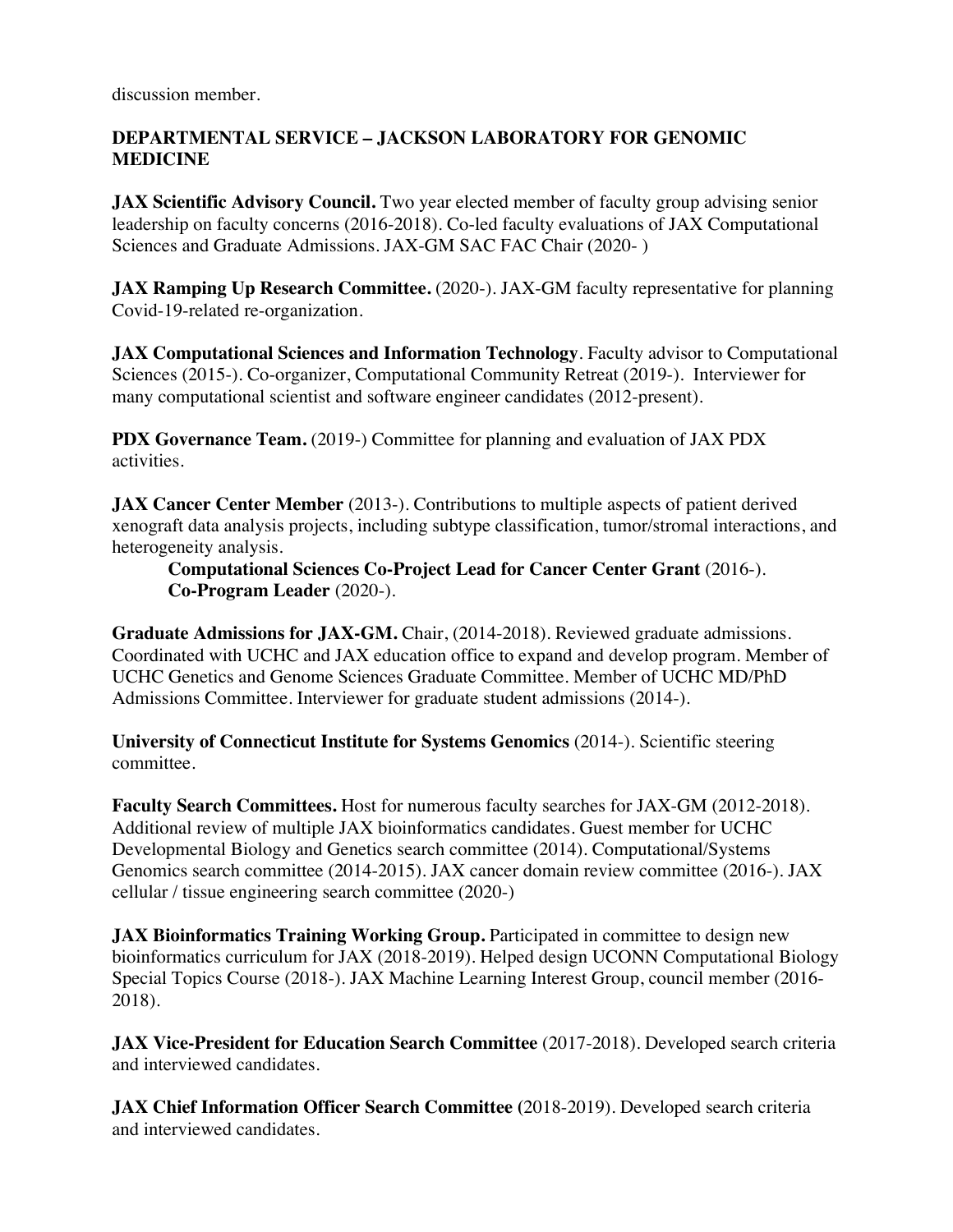**Website Redesign Committee** (2012-15). Provided faculty input for JAX website redesign and website vendor selection.

**Research-oriented Data Management and Analysis Committee** (2015-2018).Committee member. UCHC/Yale/JAX data center planning committee (2013-2014).

**Postdoc/Predoc Training Committee** (2012-2018). Helped design new JAX postdoc scholars program. Reviewed applications. Committee chair (2016-2018).

**JGM Genomics Journal Club** (2013-2014). Initiated and managed the first scheduled journal club / discussion group at JGM.

**Research Grant Review Committee** (2014). Regular internal JAX reviewer for research grant applications. Ad hoc reviewer (2015-).

# **DEPARTMENTAL SERVICE - BOSTON COLLEGE**

**Biology Graduate Committee (2005 - 2012)**. Reviewed applications to the Ph.D. and Masters programs in biology, including all bioinformatics applicants. Co-designed bioinformatics and biology admissions materials. Graduate Student Technology Grant co-organizer.

**Bioinformatics Curriculum Development Committee (2005-2012).** Managed course requirements for undergraduate and graduate students studying bioinformatics. Led overhaul of graduate requirements in 2009. Partnered with Computer Science and Math faculty to revise the undergraduate bioinformatics concentration in 2009 and 2010.

**Academic Technology Fund (2006 – 2012).** Biology department committee chair. Managed funds for the procurement of core resources and computer equipment for faculty and staff. Faculty Technology Contact (2006-2012). Member of committee to re-organize technology consultants for the sciences (2008).

**Boston College High Performance Computing Committee (2007 – 2012)**. Biology representative for management of the university-wide computing cluster.

**Bioinformatics Faculty Search Committee.** Member for searches in 2007, 2010. Ad-hoc for Chemistry Department (2008).

**Biology Department External Review (2006-2007).** Junior faculty development committee.

**Biology Department Research Retreat (2007).** Co-organizer.

**Infectious Disease Group (2005-2007).** Co-organizer of monthly intradepartmental seminars, paper discussions, etc.

**Biology Department Computational Management:** Co-manager of Jason Persampieri, scientific programmer (2006-2008). Co**-**manager of Tony Schreiner, Ph.D., UNIX system administrator (2006-2012).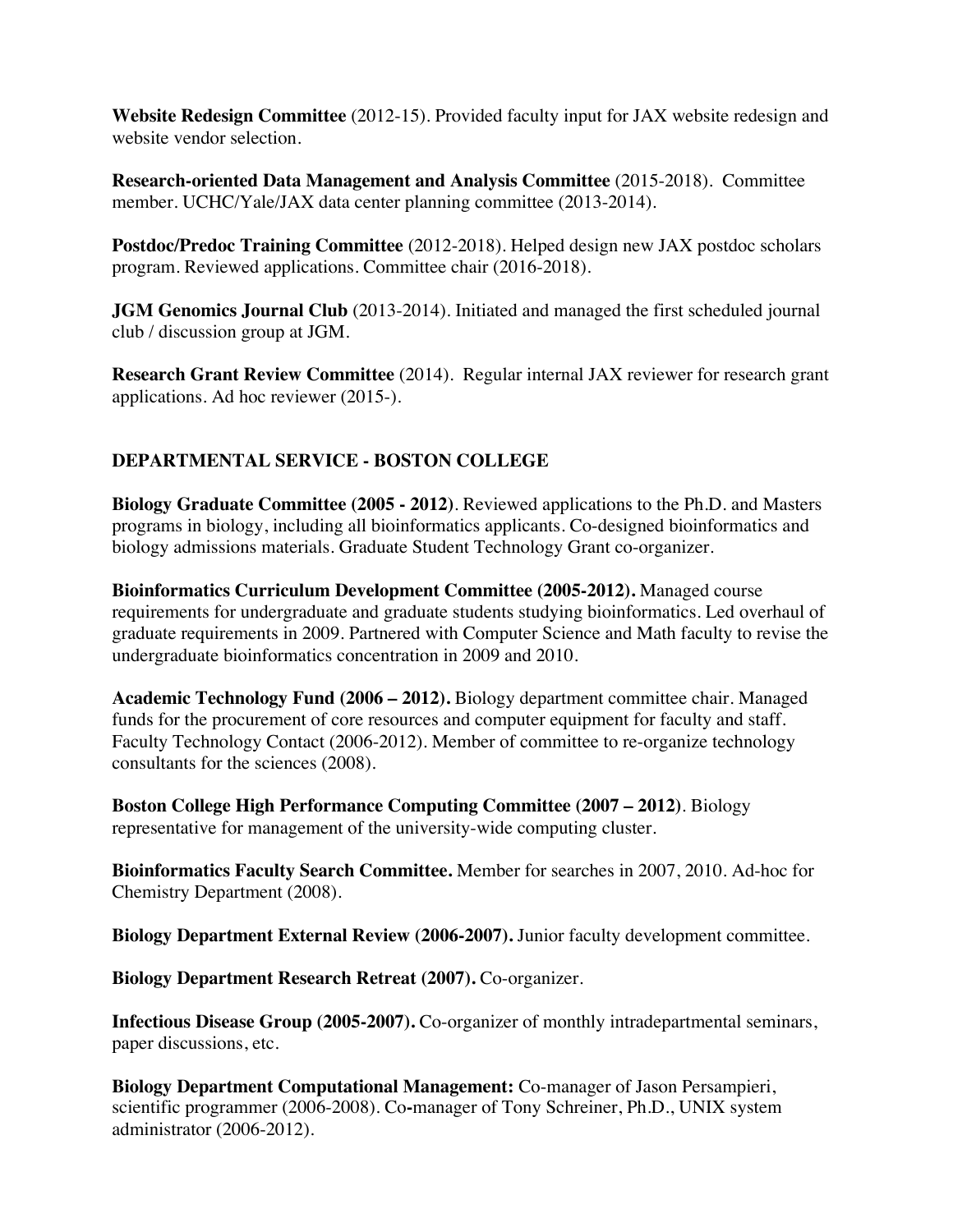# **FUNDING HISTORY**

## **Current Grants**

Agency: NIH Title: Data Coordination Center for PDX Net (U24 CA224067-01S1, supplement to support minority PDX Development and Trial Research Centers) Dates: 08/01/2018-7/31/2023 Role: PI

Agency: NIH Project Title: Human Cardiac Microtissues with Innate Immune Sensing to Study Adverse Biological Consequences of Genome Editing (U01EB028898) Dates: 08/01/2019 – 07/31/2023 Role: co-PI (PI Travis Hinson)

Agency: NIH Project Title: Summer Undergraduate Research Fellowship in the Molecular Biology and Genomics of Human Cancer (R25CA233420) Dates: 07/01/2019 - 06/30/2024 Role: PI

Agency: NIH/NCI Project Title: Quantitative Computational Methods to Accurately Measure Tumor Heterogeneity in Solid Tumors to Inform Development of Evolution-based Treatment Strategies (R01CA230031) Dates: 06/05/2018 – 05/31/2023 Role: PI

Agency: NIH Title: Data Coordination Center for PDX Net (U24 CA224067) Dates: 09/25/2017-08/31/2022 Role: PI

Agency: NIH Project Title: (PQ3) Cellular and Molecular Mechanisms Driving Myeloid Compartment Variation in Human Triple Negative Breast Cancer (R01 CA219880) Dates: 09/01/2017 – 07/31/2022 Role: co-PI (PI: Palucka)

Agency: NIH / NINDS Title: Ribosome Dysfunction in Neurological Disorders (R01, NS094637) Dates: 03/01/2016-05/31/2020 (administratively extended through 5/2021) Role: co-PI (PI: Ackerman, UCSD)

# **Completed Grants**

Agency: JAX Director's Innovation Fund Title: Utilizing PDX Models to Support Clinical Molecular Tumor Board Decision Making Dates: 09/2018-2/2020 Role: co-PI (co-PIs Carol Bult, Jens Rueter, Susie Airhart)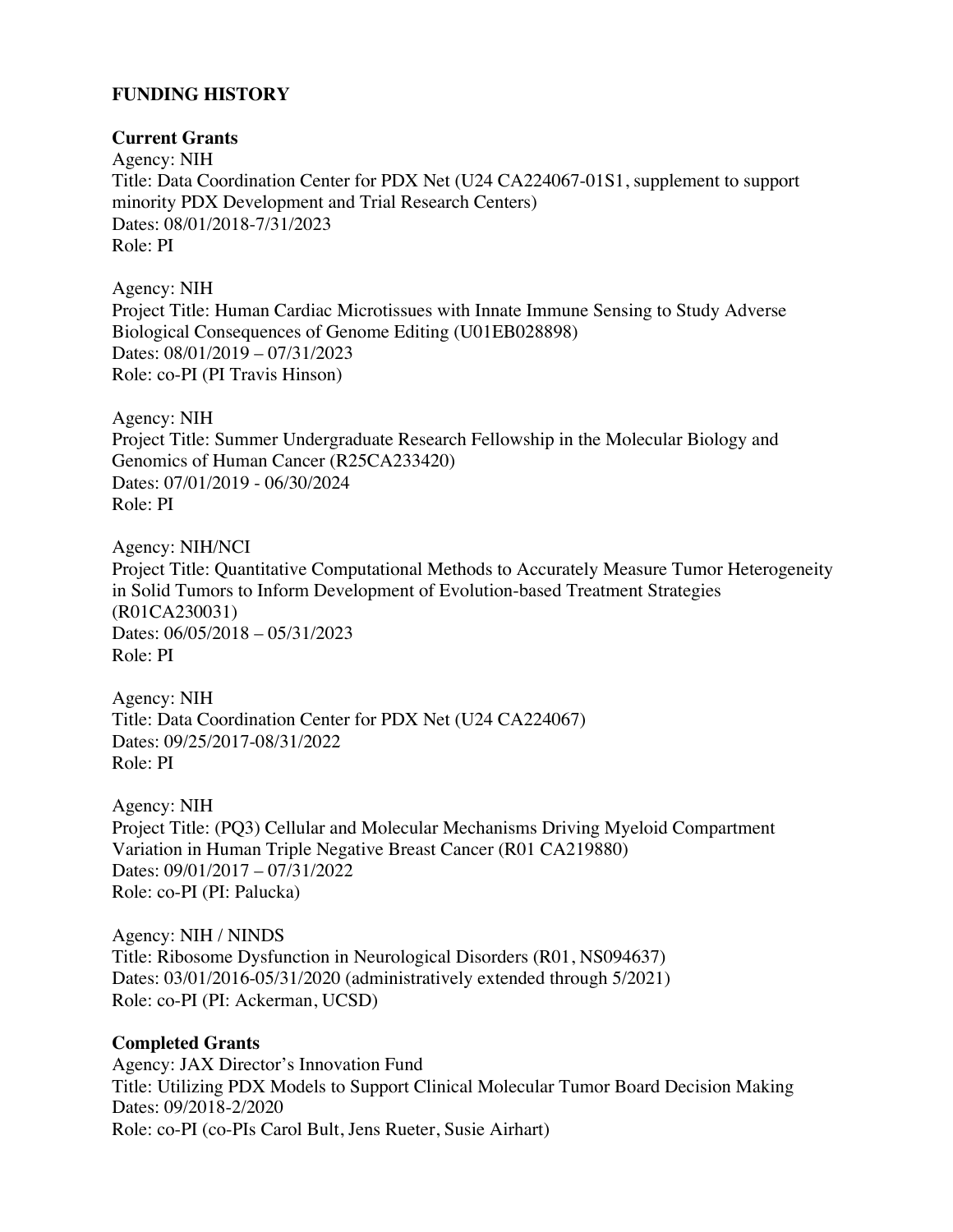Agency: NIH Title: Carboplatin response and resistance at primary metastatic sites (3U54CA224076-01S1, supplemental grant) Dates: 08/01/2018-07/31/2019 Role: site PI (PIs Alana Welm, U. of Utah; Michael Lewis, Baylor College of Medicine)

Agency: NIH / NHGRI Title: Big Genomic Data Skills Training for Professors (R25, EB022365) Dates: 09/30/2015-06/30/2018 (extended to 2019) Role: PI

Agency: NIH Title: Identification of Genomic Causes of Morphological Heterogeneity within Tumors (Genomics Data Commons supplement) Dates: 09/01/2017-08/30/2018 (extended to 2019) Role: PI

Agency: JAX Director's Innovation Fund Title: Computational methods for comparing genomic structural ensembles Dates: 8/1/2016-7/31/2018 Role: PI

Agency: JAX Scientific Services Innovation Fund Title: Develop an Easy to Use Interface to Launch omics-Seq Analytics Pipelines & Visualize the Results Dates: 2/1/2017-10/31/2017 Role: co-PI (PIs: Karuturi, Beane)

Agency: NIH/NCI Title: Dissection of Tumor Evolution Using Patient-Derived Xenografts (R21, CA191848) Dates: 07/01/15-06/30/17 (extended through 6/30/2018) Role: PI

Agency: JAX Cancer Center Title: Computing Phenotypically Important Immune Cell Populations from Tumor RNA-seq Data Dates: 9/1/2016-8/31/2017 Role: PI (co-PI: Palucka)

Agency: NIH / NHGRI Title: Big Genomic Data Skills Training for Professors - Supplement (R25, EB022365-02S1) Dates: 08/01/2016-06/30/2017 Role: PI

Agency: Southwest Oncology Group Title: Genomic Analysis of Inflammatory Breast Cancer Dates: 01/01/2016-12/31/2016 (extension requested to 6/30/2017) Role: Co-PI (Additional Co-PIs: Pusztai and Gerstein, Yale)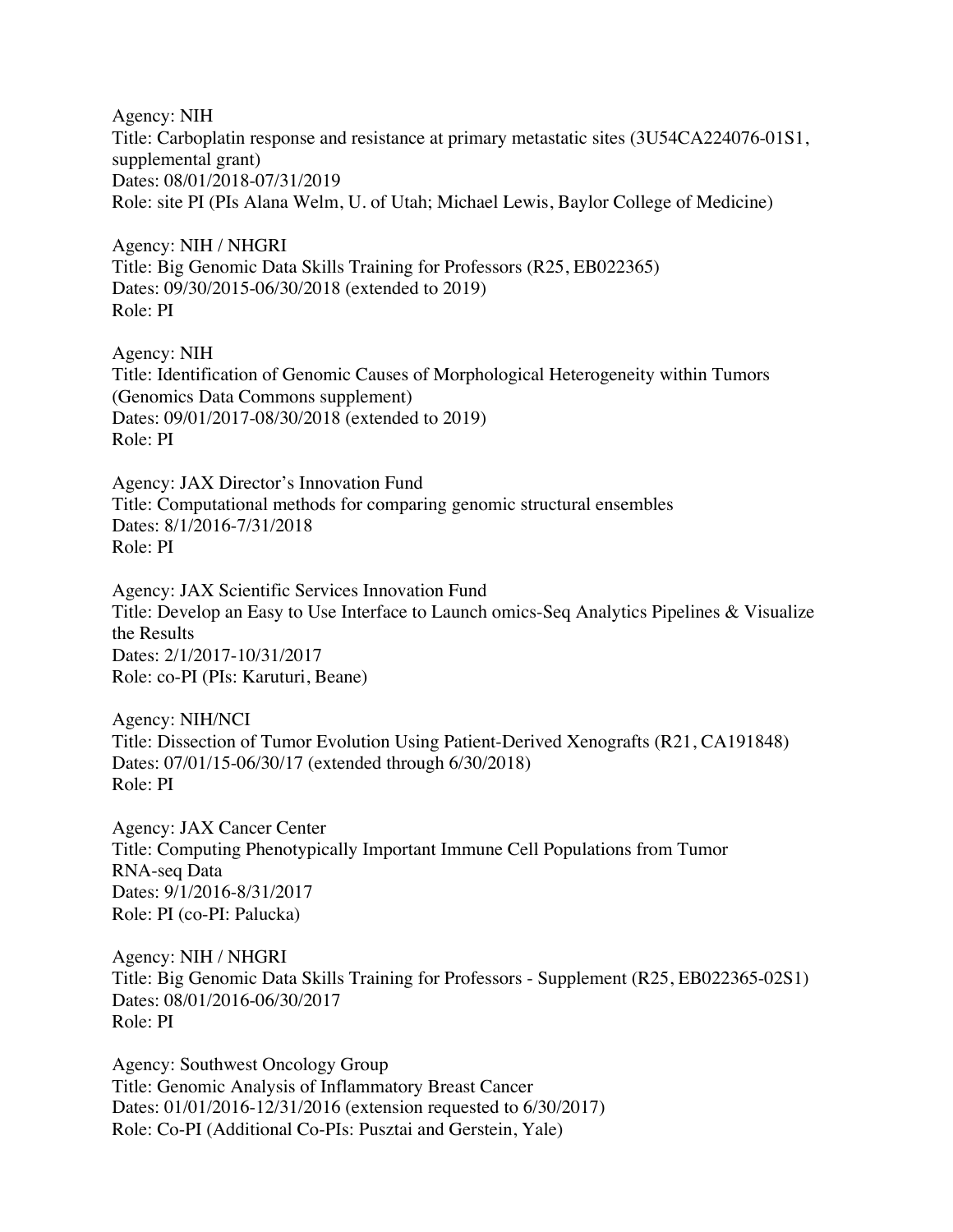Agency: NIH/NCI (PQB5) Epigenetic Drivers of Hematopoietic Stem Cell Transformation (R21, CA184851) Dates: 05/05/14-04/30/16 (extended through 4/30/2017) Role: Co-PI (PI: Trowbridge)

Agency: NIH Title: Combinatorial RNA Structural Features That Control RNA-Protein Binding (R21, HG007554) Dates: 01/25/2014 – 12/31/2015 (extended through 12/31/2016). Role: PI

Agency: NIH/NCI Title: TCGA-based Validation of a Mutation Filtering Pipeline for Accurate Resolution of Tumor Heterogeneity (R21, CA191848-01A1S1, Supplement to support evaluation of the NCI Cancer Genomics Cloud Pilots). Dates: 02/03/2016-06/30/2016 Role: PI

Agency: JAX Cancer Center Pilot Project Fund Title: Targeting Tumor Heterogeneity with Orthogonal Cell State-Specific Drugs Dates: 11/01/2013-10/31/2014 Role: Collaborator

Agency: JAX-GM Interactive Fund Title: Differential expression of isodecoder tRNAs in the mammalian brain Dates: 9/2013-8/2015 Role: co-PI

Agency: JAX-GM Interactive Fund Title: Epigenetic and Transcriptional Responses to Environmental Stresses Dates: 9/2013-8/2015 Role: co-PI

Agency: National Science Foundation Title: Computational and Experimental Approaches to Characterizing Noncoding Selection in Coding Sequences (EF-0850155) Dates: 8/15/2009-7/31/2012 (extended through 7/2013). Role: PI

Agency: PhRMA Foundation Informatics Starter Grant Title: Deciphering Malaria Gene Regulation through Comparative Genomics Dates: 1/01/08-12/31/09 Role: PI

Agency: National Science Foundation Title: Computational Comparative Genomic Approaches to Identifying Functional and Neutral DNA (Research Starter Grant DBI-0708206) Dates: 7/01/07-6/30/08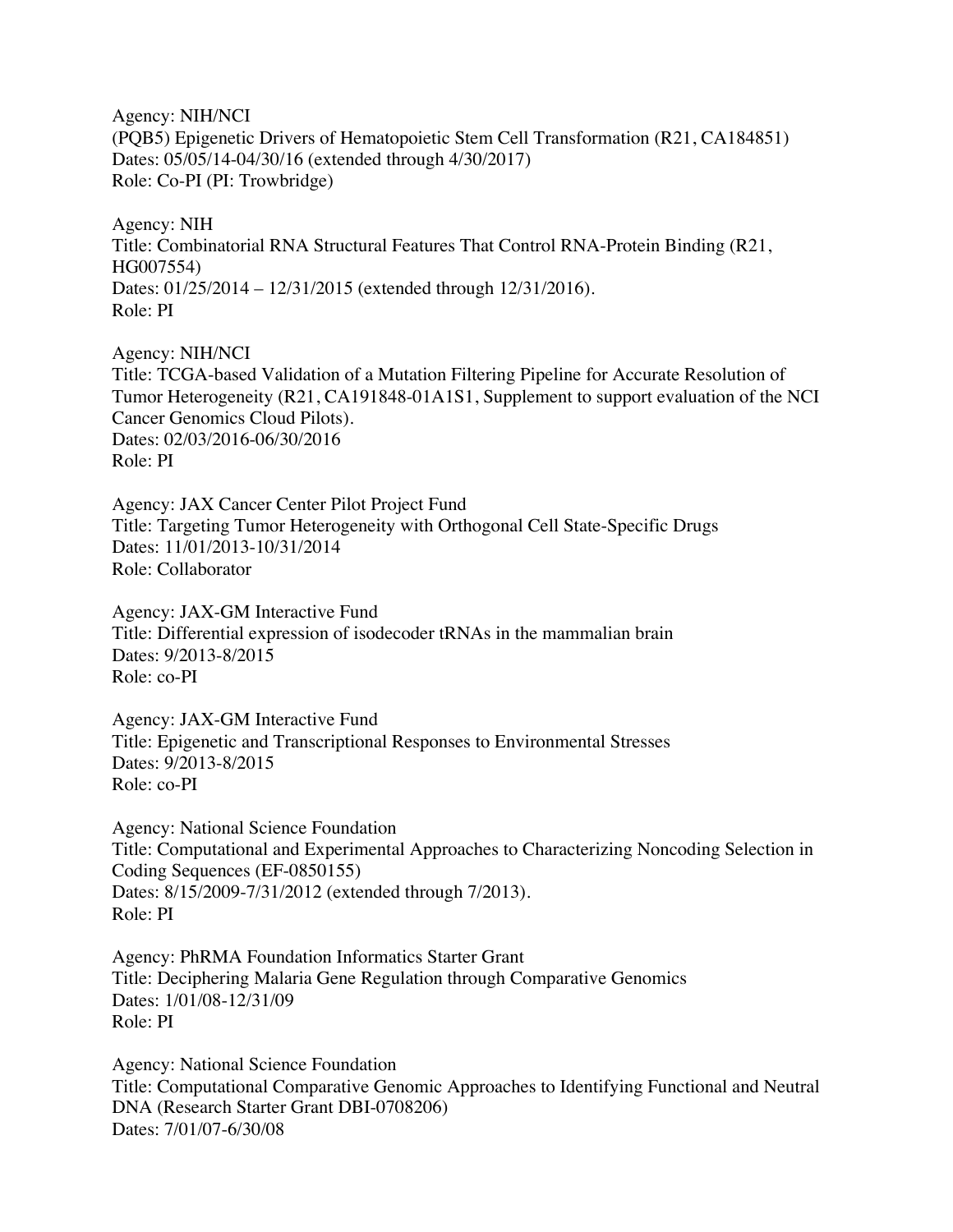Role: PI

Agency: National Institutes of Health Title: Role of Conserved Non-Coding Elements in Vertebrate Brain Development (R21 HD051835) Dates: 7/01/2006 – 6/30/2008 Role: Consultant (PI : Guo, UCSF)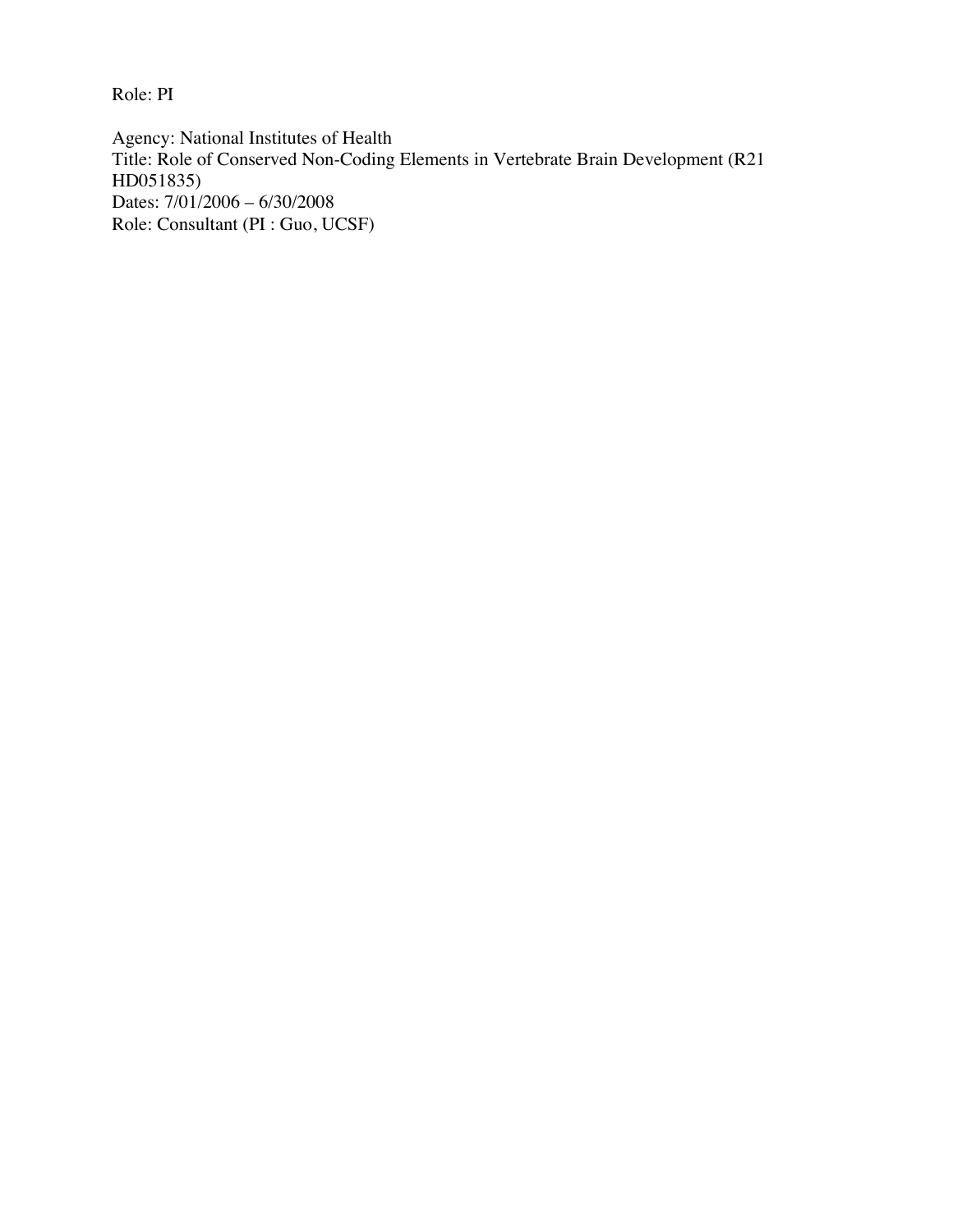# **PUBLICATIONS**

*In press*

Defects in translation-dependent quality control pathways lead to convergent molecular and neurodevelopmental pathology

Markus Terrey, Scott Adamson, Jeffrey Chuang, and Susan Ackerman. eLife, in press.

Human KIT+ myeloid cells facilitate visceral metastasis by melanoma Chun Yu, Jan Martinek, Te-Chia Wu, Kyung In Kim, Joshy George, Elaheh Ahmadzadeh, Rick Maser, Florentina Marches, Patrick Metang, Pierre Authie, Vanessa Oliveira, Victor Wang, Jeffrey Chuang, Paul Robson, Jacques Banchereau, and Karolina Palucka. Journal of Experimental Medicine, in press.

Comprehensive characterization of 536 patient-derived xenograft models prioritizes candidates for targeted treatment. Hua Sun, Song Cao, R. Jay Mashl, Chia-Kuei Mo, Simone Zaccaria, Michael C. Wendl, Sherri R. Davies, Matthew H. Bailey, Tina M. Primeau, Jeremy Hoog, Jacqueline L. Mudd, Dennis A. Dean, II, Rajesh Patidar, Lily Chen, Matthew A. Wyczalkowski, Reyka G. Jayasinghe, Fernanda Martins Rodrigues, Nadezhda V. Terekhanova, Yize Li, Kian-Huat Lim, Andrea Wang-Gillam, Brian A. Van Tine, Cynthia X. Ma, Rebecca Aft, Katherine C. Fuh, John F. Dipersio, The NCI PDXNet Consortium, Brandi Davis-Dusenbery, Michael T. Lewis, Michael Davies, Meenhard Herlyn, Bingliang Fang, Jack A. Roth, Alana L. Welm, Bryan E. Welm, Funda Meric-Bernstam, Feng Chen, Ryan C. Fields, Shunqiang Li, Ramaswamy Govindan, James H. Doroshow, Jeffrey A. Moscow, Yvonne A. Evrard, Jeffrey H. Chuang, Benjamin J. Raphael, Li Ding. Nature Communications, in press.

#### **Published Research Articles**

60. The effect of blurring on lung cancer subtype classification accuracy of convolutional neural networks. Tejal Nair, Ali Foroughi pour, **Jeffrey H. Chuang**. 2020 IEEE International Conference on Bioinformatics and Biomedicine, conference abstract.

59. Conservation of copy number profiles during engraftment and passaging of patient-derived cancer xenografts. Xing Yi Woo, Jessica Giordano, Anuj Srivastava, Zi-Ming Zhao, Michael W. Lloyd, Roebi de Bruijn, Yun-Suhk Suh, Rajesh Patidar, Li Chen, Sandra Scherer, Matthew Bailey, Chieh-Hsiang Yang, Emilio Cortes-Sanchez, Yuanxin Xi, Jing Wang, Jayamanna Wickramasinghe, Andrew V. Kossenkov, Vito Rebecca, Hua Sun, R. Jay Mashl, Sherri Davies, Ryan Jeon, Christian Frech, Jelena Randjelovic, Jacqueline Rosains, Francesco Galimi, Andrea Bertotti, Adam Lafferty, Alice C. O'Farrell, Elodie Modave, Diether Lambrechts, Petra ter Brugge, Violeta Serra, Elisabetta Marangoni, Rania El Botty, Hyunsoo Kim, Jong-Il Kim, Han-Kwang Yang, Charles Lee, Dennis A. Dean II, Brandi Davis-Dusenbery, Yvonne A. Evrard, James H. Doroshow, Alana L. Welm, Bryan E. Welm, Michael T. Lewis, Bingliang Fang, Jack A. Roth, Funda Meric-Bernstam, Meenhard Herlyn, Michael Davies, Li Ding, Shunqiang Li, Ramaswamy Govindan, Claudio Isella, Jeffrey A. Moscow, Livio Trusolino, Annette T. Byrne, Jos Jonkers, Carol J. Bult, Enzo Medico, **Jeffrey H. Chuang**, PDXNET consortium, EurOPDX consortium. Nature Genetics 53:86–99 (2021).

58. GTPBP1 resolves paused ribosomes to maintain neuronal homeostasis. Markus Terrey, Scott I. Adamson, Alana Gibson, Tianda Deng, Ryuta Ishimura, **Jeffrey H. Chuang**, and Susan L. Ackerman. eLife 2020;9:e62731 doi: 10.7554/eLife.62731.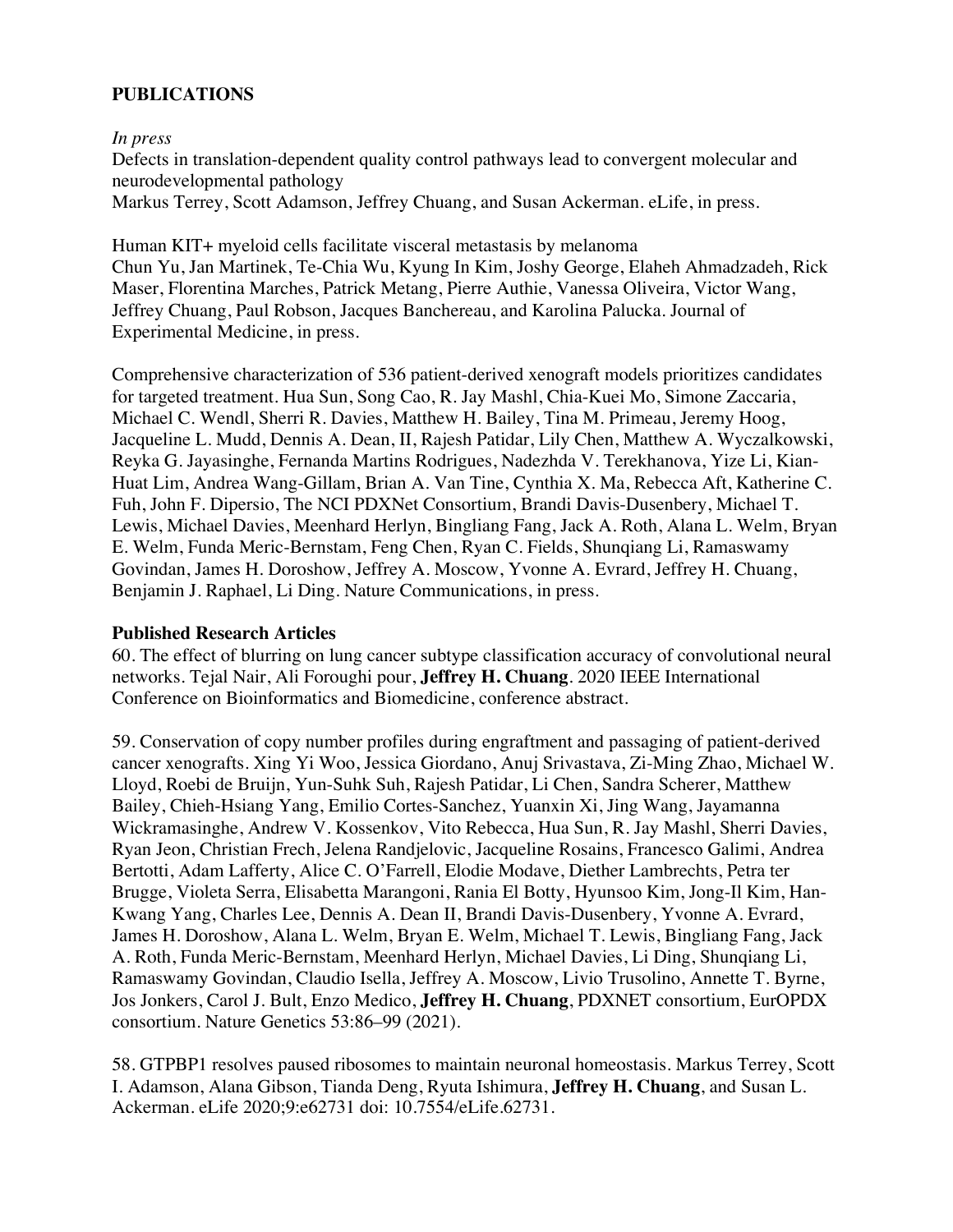57. Deep learning-based cross-classifications reveal conserved spatial behaviors within tumor histological images. Javad Noorbakhsh , Saman Farahmand, Ali Foroughi pour, Sandeep Namburi, Dennis Caruana, David Rimm, Mohammad Soltanieh-ha, Kourosh Zarringhalam, and **Jeffrey H Chuang**. Nature Communications (2020) 11:6367. https://www.nature.com/articles/s41467-020-20030-5

56. Integrative Deep Learning for PanCancer Molecular Subtype Classification Using Histopathological Images and RNAseq Data. Fatima Zare, Javad Noorbakhsh, Tianyu Wang, **Jeffrey H. Chuang**, and Sheida Nabavi. ACM-BCB Conference 2020 proceedings, accepted. https://dl.acm.org/doi/10.1145/3388440.3412414

55. Expression of the neuronal tRNA n-Tr20 regulates synaptic transmission and seizure susceptibility. Mridu Kapur, Archan Ganguly, Gabor Nagy, Scott I. Adamson, **Jeffrey H. Chuang**, Wayne N. Frankel, Susan L. Ackerman. Neuron 108(1):193-208.e9 (2020).

54. pyBedGraph: a Python package for fast operations on 1-dimensional genomic signal tracks Henry B. Zhang, Minji Kim, **Jeffrey H. Chuang**, Yijun Ruan. Bioinformatics (2020), 36;10:3234–3235.

53. Systematic Establishment of Robustness and Standards in Patient-Derived Xenograft Experiments and Analysis. Yvonne A. Evrard, Anuj Srivastava, Jelena Randjelovic, Sasi Arunachalam, Carol J. Bult, Huiqin Chen, Lily Chen, Michael Davies, Sherri Davies, Brandi Davis-Dusenbery, Jack DiGiovanna, Li Ding, James H. Doroshow, Bingliang Fang, Christian Frech, Ramaswamy Govindan, Min Jin Ha, Meenhard Herlyn, Ryan Jeon, Andrew Kossenkov, Michael T. Lewis, Shunqiang Li, Michael Lloyd, Funda Meric-Bernstam, Nevena Miletic, Jeffrey A. Moscow, Steven Neuhauser, David Nix, Rajesh Patidar, Vito Rebecca, Peter N. Robinson, Jacqueline Rosains, Jack Roth, Isheeta Seth, Tamara Stankovic, Adam Stanojevic, Brian A. Van Tine, Alana L. Welm, Bryan E. Welm, Jayamanna Wickramasinghe, XingYi Woo, Min Xiao, Zi-ming Zhao, Dennis A. Dean II, Jeffrey S. Morris, **Jeffrey H. Chuang**. Cancer Res 80:2286–97 (2020).

52. MIA-Sig: multiplex chromatin interaction analysis by signal processing and statistical algorithms. Minji Kim, Meizhen Zheng, Simon Zhongyuan Tian, Byoungkoo Lee, **Jeffrey H. Chuang**, Yijun Ruan. Genome Biology 20:251 (2019).

51. Longitudinal molecular trajectories of diffuse glioma patients. Barthel FP, Johnson KC, Varn FS, Moskalik AD, Tanner G, Kocakavuk E, Anderson KJ, Abiola O, Aldape K, Alfaro KD, Alpar D, Amin SB, Ashley DM, Bandopadhayay P, Barnholtz-Sloan JS, Beroukhim R, Bock C, Brastianos PK, Brat DJ, Brodbelt AR, Bruns AF, Bulsara KR, Chakrabarty A, Chakravarti A, **Chuang JH**, Claus EB, Cochran EJ, Connelly J, Costello JF, Finocchiaro G, Fletcher MN, French PJ, Gan HG, Gilbert MR, Gould PV, Grimmer MR, Iavarone A, Ismail A, Jenkinson MD, Khasraw M, Kim H, Kouwenhoven MCW, LaViolette PS, Li M, Lichter P, Ligon KL, Lowman AK, Malta TM, Mazor T, McDonald KL, Molinaro AM, Nam DH, Nayyar N, Ng HK, Ngan CY, Niclou SP, Niers JN, Noushmehr H, Noorbakhsh J, Ormond DR, Park CK, Poisson LM, Rabadan R, Radlwimmer B, Rao G, Reifenberger G, Sa JS, Schuster M, Shaw BL, Short SC, Sillevis Smitt PA, Sloan AE, Smits M, Suzuki H, Tabatabai G, Van Meir EG, Watts C, Weller M, Wesseling P, Westerman BA, Widhalm G, Woehrer A, Yung WKA, Zadeh G, Huse JT, de Groot JF, Stead LF, Verhaak RGW, the GLASS Consortium. Nature 576:112–120 (2019).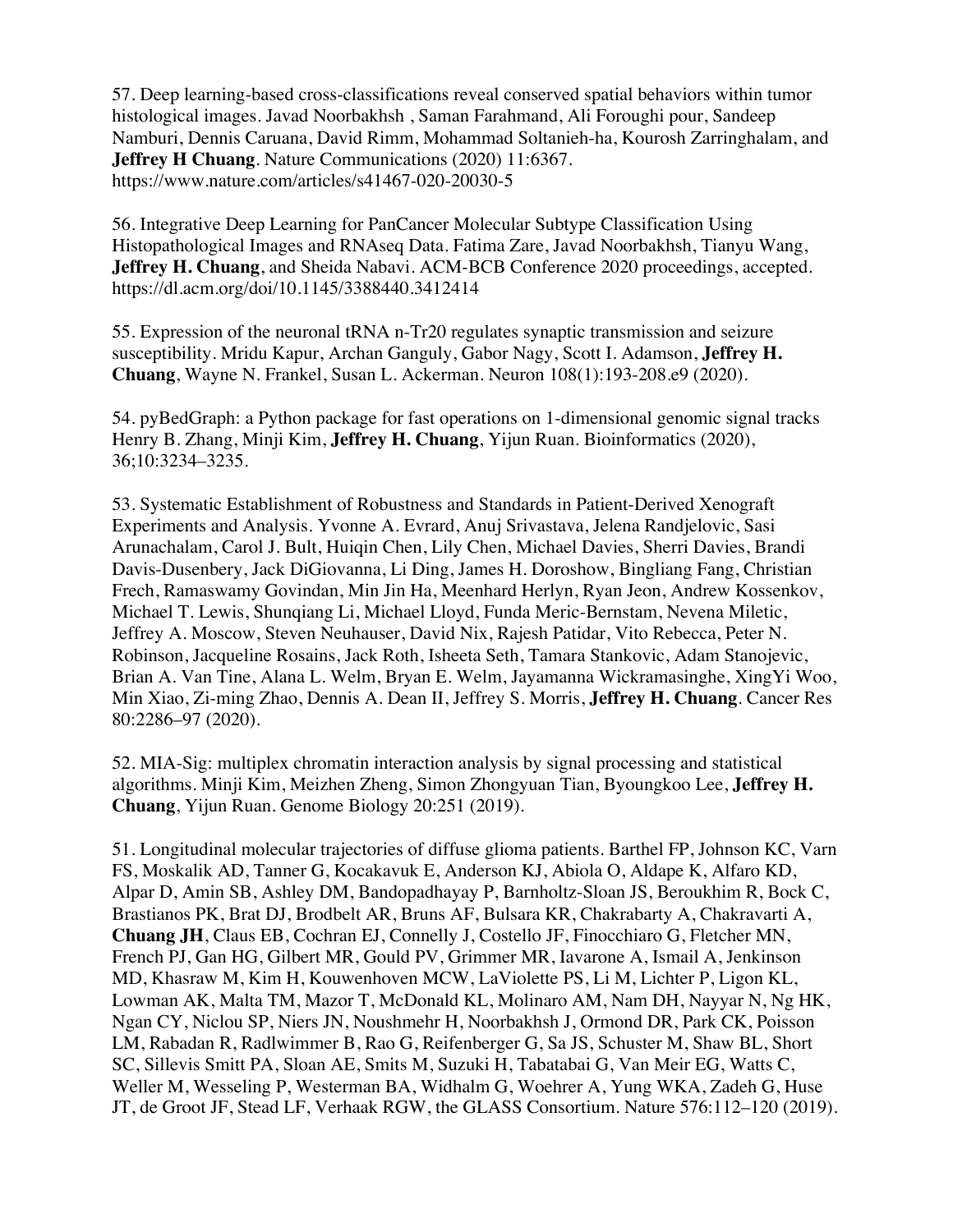50. BMP signaling mediates glioma stem cell quiescence and confers treatment resistance in glioblastoma. Sachdeva R, Wu M, Johnson K, Kim H, Celebre A, Shahzad U, Graham MS, Kessler JA, **Jeffrey H. Chuang**, Karamchandani J, Bredel M, Verhaak R, Das S. Scientific Reports 9(1):14569 (2019).

49. Clinical and immunological implications of frameshift mutations in lung cancer. Young Kwang Chae, Pedro Viveiros, Gilberto Lopes, Bhoomika Sukhadia, Muhammad Mubbashir Sheikh, Diana Saravia, Vaia Florou, Ethan S. Sokol, Garrett M. Frampton, Zachary R. Chalmers, Siraj M. Ali, Jeffrey S. Ross, Sangmin Chang, Si Wang, Lauren Chiec, Ashkon Rahbari1, Nisha Mohindra, Victoria Villaflor, Sang Ha Shin, Michael Oh, Jonathan Anker, Lee Chun Park, Victor Wang, **Jeffrey Chuang**, Wungki Park. J Thorac Oncol. S1556-0864(19)30496-4 (2019).

48. Fostering bioinformatics education through skill development of professors: Big Genomic Data Skills Training for Professors. Yingqian Ada Zhan, Charles Gregory Wray, Spencer T. Glantz, Reinhard Laubenbacher, **Jeffrey H. Chuang**. PLoS Computational Biology 15(6): e1007026 (2019).

47. Genomic data analysis workflows for tumors from patient-derived xenografts (PDXs): challenges and guidelines. Xing Yi Woo, Anuj Srivastava, Joel H. Graber, Vinod Yadav, Vishal Kumar Sarsani, Al Simons, Glen Beane, Stephen Grubb, Guruprasad Ananda, Rangjiao Liu, Grace Stafford, **Jeffrey H. Chuang**, Susan D. Airhart, R. Krishna Murthy Karuturi, Joshy George, Carol J. Bult. BMC Medical Genomics 12:92 (2019).

46. Unstable Genome and Transcriptome Dynamics during Tumor Metastasis Contribute to Therapeutic Heterogeneity in Colorectal Cancers. Cho SY, Chae J, Na D, Kang W, Lee A, Min S, Kang J, Choi B, Lee J, Sung CO, **Jeffrey H. Chuang**, Lee C, Lee WS, Park H, Kim JI. Clinical Cancer Research. 25:2821-2834 (2019).

45. CCNE1 Amplification Is Associated with Poor Prognosis in Patients with Triple Negative Breast Cancer. Zi-Ming Zhao, Susan E. Yost, Katherine E. Hutchinson, Sierra Min Li, Yate-Ching Yuan, Javad Noorbakhsh, Zheng Liu, Charles Warden, Xiwei Wu, **Jeffrey Chuang**, Yuan Yuan. BMC Cancer 19:96 (2019).

44. Mutations in DNA repair genes are associated with increased neoantigen burden and a distinct immunophenotype in lung squamous cell carcinoma. Young Kwang Chae, Jonathan Anker, Michael Oh, Preeti Bais, Sandeep Namburi, Sarita Agte, Francis Giles, **Jeffrey Chuang**. Scientific Reports 9:3235 (2019).

43. Whole-exome sequencing capture kit biases yield false negative mutation calls in TCGA cohorts. Victor G. Wang, Hyunsoo Kim, **Jeffrey H. Chuang**. PLoS ONE 13(10): e0204912. (2018).

42. High-resolution deconstruction of evolution induced by chemotherapy treatments in breast cancer xenografts. Hyunsoo Kim, Pooja Kumar, Francesca Menghi, Javad Noorbakhsh, Eliza Cerveira, Mallory Ryan, Qihui Zhu, Guruprasad Ananda, Joshy George, Henry Chen, Susan Mockus, Chengsheng Zhang, Yan Yang, James Keck, R. Krishna Murthy Karuturi, Carol J Bult, Charles Lee, Edison T Liu, **Jeffrey H Chuang**. Scientific Reports 8: 17937 (2018).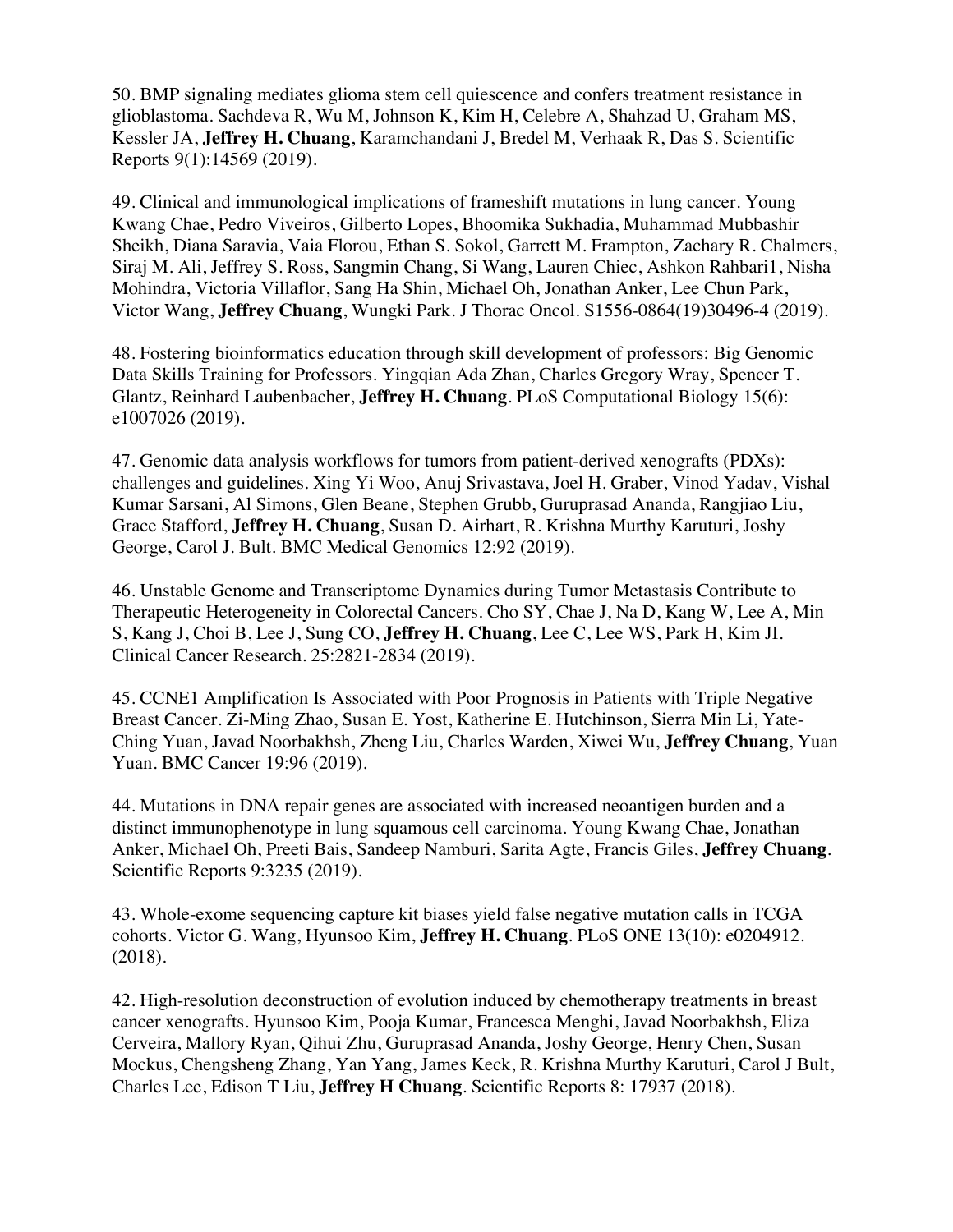41. Distribution-based measures of tumor heterogeneity are sensitive to mutation calling and lack strong clinical predictive power. Javad Noorbakhsh, Hyunsoo Kim, Sandeep Namburi, **Jeffrey Chuang**. Scientific Reports 8:11445 (2018).

40. SARNAclust: Semi-Automatic Detection of RNA Protein Binding Motifs From Immunoprecipitation Data. Ivan Dotu, Scott Adamson, Benjamin Coleman, Cyril Fournier, Emma Ricart-Altimiras, Eduardo Eyras, and **Jeffrey H Chuang**. PLoS Comput Biol 14 (3): e1006078. (2018)

39. Alterations in the Rho pathway contribute to Epstein-Barr virus-induced lymphomagenesis in immunosuppressed environments. Sung-Yup Cho, Chang Ohk Sung, Jeesoo Chae, Jieun Lee, Deukchae Na, Wonyoung Kang, Jinjoo Kang, Seoyeon Min, Ahra Lee, Eunhye Kwak, Jooyoung Kim, Boram Choi, Hyunsoo Kim, **Jeffrey H. Chuang**, Hyo-Kyung Pak, Chan-Sik Park, Sanghui Park, Young Hyeh Ko, Dakeun Lee, Jin Roh, Min-Sun Cho, Seongyeol Park, Young Seok Ju, Yun-Suhk Suh, Seong-Ho Kong, Hyuk-Joon Lee, James Keck, Jacques Banchereau, Edison T. Liu, Woo-Ho Kim, Hansoo Park, Han-Kwang Yang, Jong-Il Kim and Charles Lee. Blood 131:1931-1941 (2018).

38. Mutations in DNA repair genes are associated with increased neo-antigen load and activated T cell infiltration in lung adenocarcinoma. Young Kwang Chae, Jonathan F. Anker, Preeti Bais, Sandeep Namburi, Francis J. Giles and **Jeffrey H. Chuang**. Oncotarget. 9:7949-7960 (2017).

37. Uncertainties in tumor allele frequencies limit power to infer evolutionary pressures. Javad Noorbakhsh and **Jeffrey H. Chuang.** Nature Genetics 49, 1288–1289 doi:10.1038/ng.3876 (2017).

36. CloudNeo: A cloud pipeline for identifying patient-specific tumor neoantigens. Preeti Bais, Sandeep Namburi, Daniel M. Gatti, Xinyu Zhang, **Jeffrey H. Chuang**. Bioinformatics, doi: 10.1093/bioinformatics/btx375 (2017).

35. Activation of GCN2 by Ribosome Stalling Links Translation Elongation with Translation Initiation. Ryuta Ishimura, Gabor Nagy, Ivan Dotu, **Jeffrey H. Chuang**, and Susan Ackerman. eLife 5:e14295 doi:10.7554/eLife.14295. (2016)

34. The Tandem Duplicator Phenotype as a distinct genomic configuration associated with therapeutic response in cancer. Francesca Menghi, Koichiro Inaki, XingYi Woo, Pooja A. Kumar, Krzysztof R. Grzeda, Ankit Malhotra, Hyunsoo Kim, Eladio J. Marquez, Duygu Ucar, Phung T. Shreckengast, Joel P. Wagner, R. Krishna Murthy Karuturi, James Keck, **Jeffrey H. Chuang**, and Edison T. Liu. PNAS 113:17 E2373-E2382 (2016).

33. Genetic Architectures of Quantitative Variation in RNA Editing Pathways. Tongjun Gu, Daniel M. Gatti, Anuj Srivastava, Elizabeth M. Snyder, Narayanan Raghupathy, Petr Simecek, Karen L. Svenson, Ivan Dotu, **Jeffrey H. Chuang**, Mark P. Keller, Alan D. Attie, Robert E. Braun, and Gary A. Churchill. Genetics 202:787-798 (2016).

32. Identification of Tumor Subtypes of Endometrial Carcinoma by Integration of Heterogeneous Datasets. Kim H, Bredel M, Park H, **Chuang JH** (2015) J Med Diagn Meth 4:189 (2015). doi: 10.4172/2168-9784.1000189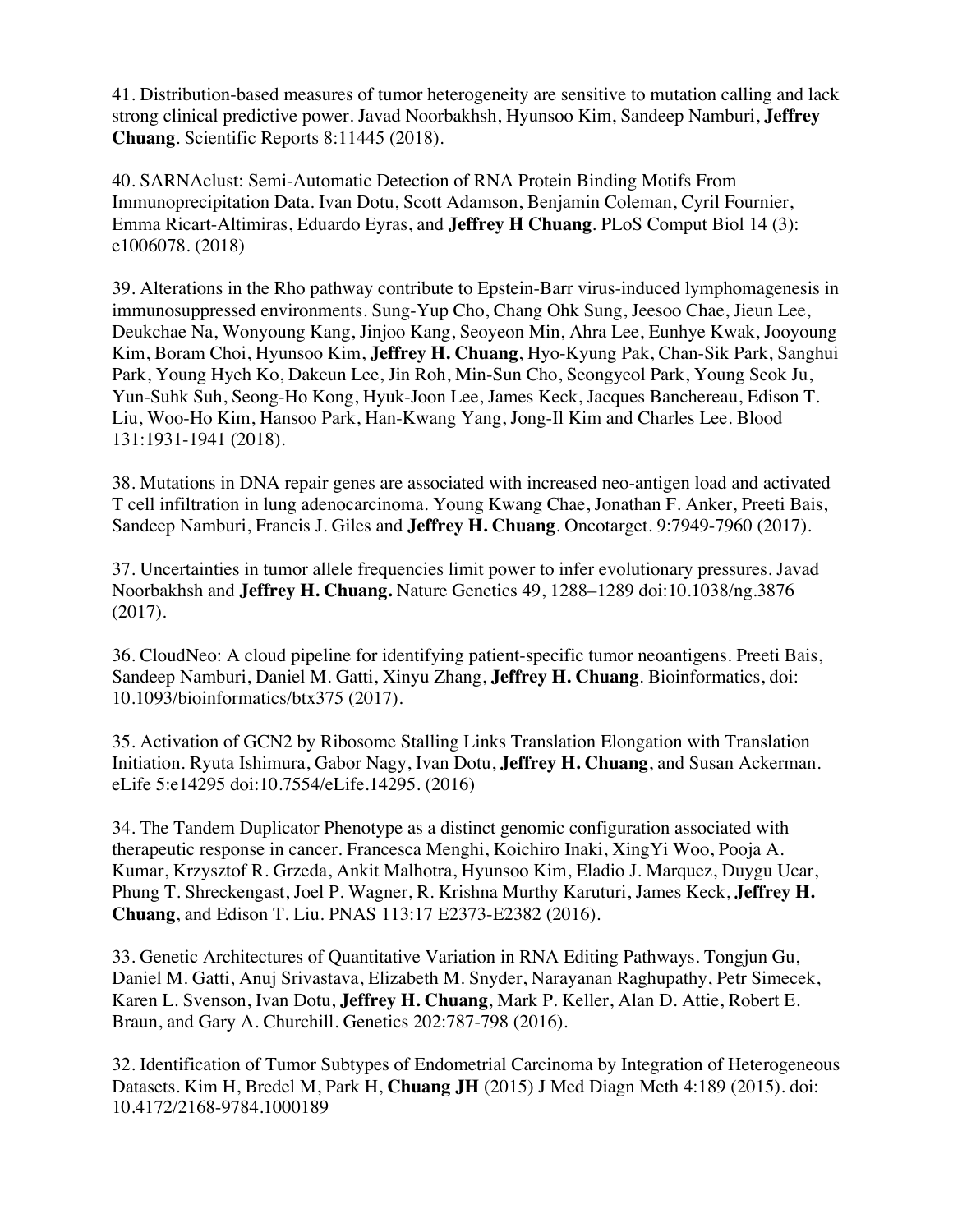31. Loss of Tumor Suppressive MicroRNA-31 Enhances TRADD/NF-κB Signaling in Glioblastoma. Rajani Rajbhandari, Braden McFarland, Ashish Patel, G Gray, Samuel Fehling, Markus Bredel, Nicolas Berbari, Hyunsoo Kim, Margaret Marks, Gordon Meares, Tanvi Sinha, **Jeffrey H Chuang**, Etty Benveniste, and Susan Nozell. Oncotarget 6:17085 (2015).

30. Functional chromatin features are associated with structural mutations in cancer. Krzysztof R Grzeda, Beryl Royer-Bertrand, Koichiro Inaki, Hyunsoo Kim, Axel M Hillmer, Edison T Liu, **Jeffrey H Chuang**. BMC Genomics 15: 1013 (2014).

29. Ribosome stalling induced by mutation of a CNS-specific tRNA causes neurodegeneration. Ryuta Ishimura, Gabor Nagy, Ivan Dotu, Huihao Zhou, Xiang-Lei Yang, Paul Schimmel, Satoru Senju, Yasuharu Nishimura, **Jeffrey H. Chuang**, and Susan L. Ackerman. Science 345: 455–459 (2014).

28. Dynamics of the ethanolamine glycerophospholipid remodeling network. Lu Zhang, Kourosh Zarringhalam, Norberto Diaz-Diaz, and **Jeffrey H. Chuang**. PLoS ONE 7(12): e50858 (2012).

27. Integrating chemical footprinting data into RNA secondary structure prediction. Kourosh Zarringhalam, Michelle Meyer, Ivan Dotu, **Jeffrey H. Chuang**, and Peter Clote. PLoS ONE 7(10): e45160. (2012).

26. Statistical analysis of the processes controlling choline and ethanolamine glycerophospholipid molecular species composition. Kourosh Zarringhalam, Lu Zhang, Michael A Kiebish, Kui Yang, Xianlin Han, Richard W Gross, and **Jeffrey H. Chuang**. PLoS ONE 7(5): e37293 (2012).

25. Transcriptional Enhancers in Protein-Coding Exons of Vertebrate Developmental Genes Deborah I Ritter, Zhiqiang dong, Su Guo, and **Jeffrey H. Chuang**, PLoS ONE 7(5): e35202 (2012).

24. CodingMotif: Determination of Overrepresented Nucleotide Motifs in Coding Sequences. Yang Ding, William Lorenz, and **Jeffrey H. Chuang**. BMC Bioinformatics 13:32 (2012). *"Highly Accessed Article."*

23. Expression Divergence Measured by Transcriptome Sequencing of Four Yeast Species. M.A. Busby, J. Gray, A.M. Costa, D. Stewart, M. Stromberg, D. Barnett, **Jeffrey H. Chuang**, M. Springer, G.T. Marth. 2011. BMC Genomics 12:635 (2011). *"Highly Accessed Article."*

22. A mathematical model for the determination of steady-state cardiolipin remodeling mechanisms using lipidomic data. L. Zhang, R.J.A. Bell, M. A. Kiebish, T. N. Seyfried, X. Han, R. Gross, and **Jeffrey H. Chuang.** PLoS ONE 6:e21170 (2011)*.* 

21. The Importance of Being Cis: Evolution of Orthologous Fish and Mammalian Enhancer Activity. D. I. Ritter, Q. Li, D. Kostka, K. S. Pollard, S. Guo and **Jeffrey H. Chuang**. Molecular Biology and Evolution 27:2322 (2010). *Highlighted on the Nature Molecular Systems Biology Blog.*

20. A molecular-imprint nanosensor for ultrasensitive detection of proteins. D. Cai, L. Ren, H. Zhao, Chenjia Xu, L. Zhang, Y. Yu, H. Wang, Y. Lan, M. F. Roberts, **Jeffrey H. Chuang**, M. J.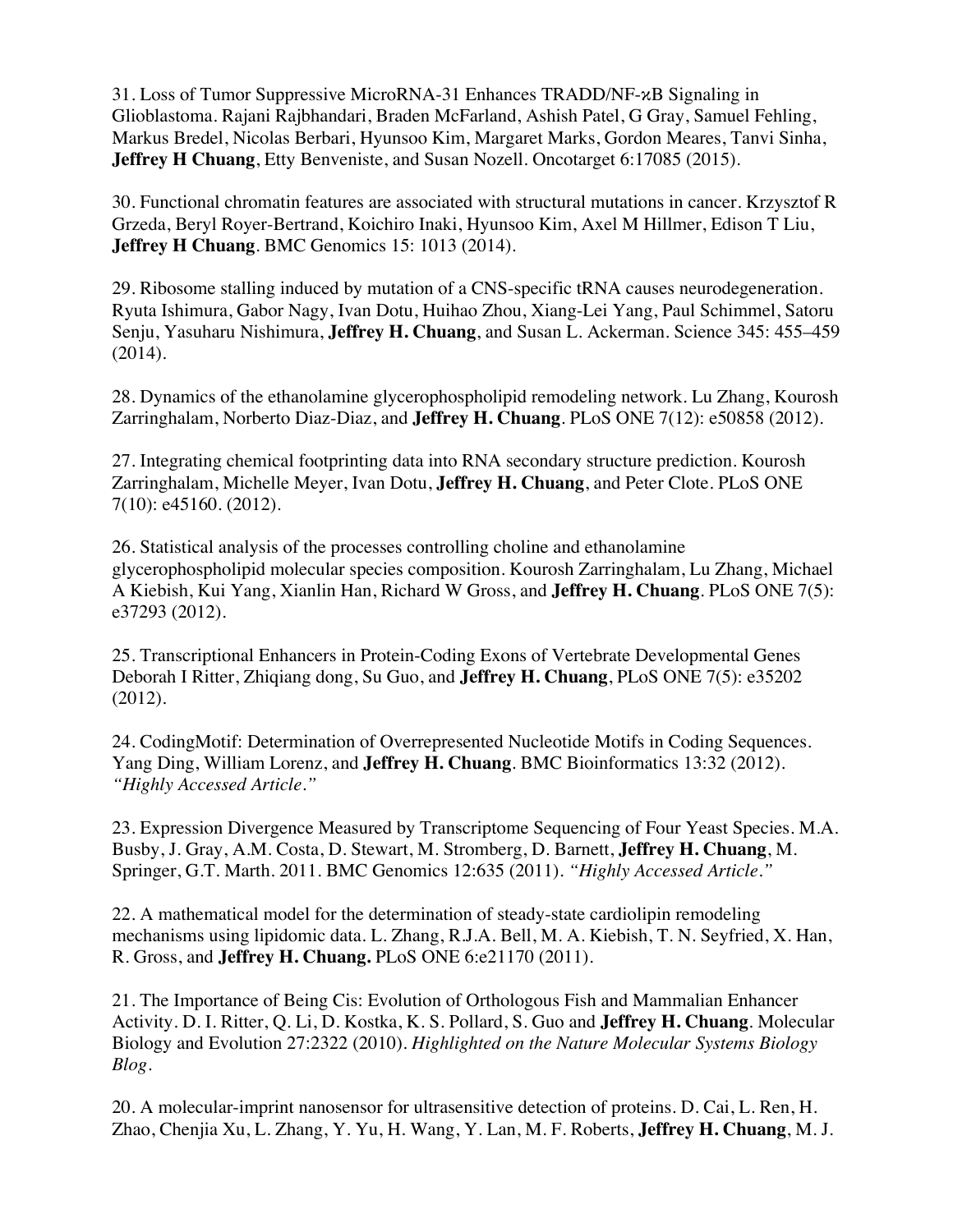Naughton, Z. Ren and T. C. Chiles. Nature Nanotechnology 5:597 (2010). *Highlighted on Nature Chemistry and Nature Methods.*

19. Dynamic simulation of cardiolipin remodeling: Greasing the wheels for an interpretative approach to lipidomics. M. A. Kiebish, R. Bell, K. Yang, T. Phan, Z. Zhao, W. Ames, T. N. Seyfried, R. W. Gross, **Jeffrey H. Chuang**, and X. Han. J. Lipid Res. 51:2153 (2010).

18. A systematic approach to identify functional motifs within vertebrate developmental enhancers. Q. Li, D. Ritter, N. Yang, Z. Dong, H. Li, **Jeffrey H. Chuang**, S. Guo. Developmental Biology 337:484 (2010).

17. COMIT: Identification of Noncoding Motifs under Selection in Coding Sequences. D. Kural, Y. Ding, J. Wu, A. M Korpi, **Jeffrey H. Chuang**. Genome Biology 10:R133 (2009).

16. The effect of Plasmodium falciparum Sir2a histone deacetylase on clonal and longitudinal variation in expression of the var family of virulence genes. C. J. Merrick, R. Dzikowski, H. Imamura, **Jeffrey Chuang**, K. Deitsch, M. T. Duraisingh. Int J Parasitol. 40:35 (2009).

15. Weak preservation of local neutral mutation rates across mammalian genomes. H. Imamura, J. E. Karro and **Jeffrey H. Chuang**. BMC Evolutionary Biology 9:89 (2009).

14. Cardiolipin and electron transport chain abnormalities in mouse brain tumor mitochondria: Lipidomic evidence supporting the Warburg theory of cancer. M. A. Kiebish, X. Han, H. Cheng, **Jeffrey H. Chuang** and T. N. Seyfried. Journal of Lipid Research, 49:2545 (2008). *Cover article.*

13. cneViewer: A Database of Conserved Noncoding Elements for Studies of Tissue-Specific Gene Regulation. J. Persampieri, D. I. Ritter, D. Lees, J. Lehoczky, Q. Li, S. Guo, and **Jeffrey H. Chuang**. Bioinformatics, 24:2418 (2008).

12. Brain Mitochondrial Lipid Abnormalities in Mice Susceptible to Spontaneous Gliomas. M.A. Kiebish, X. Han, H. Cheng, **Jeffrey H. Chuang**, and T.N. Seyfried. Lipids 43:951 (2008).

11. Measuring the Prevalence of Regional Mutation Rates: An Analysis of Silent Substitutions in Mammals, Fungi, and Insects. A.K. Fox, B.B. Tuch, and **Jeffrey H. Chuang**. BMC: Evolutionary Biology 8:186 (2008). *"Highly accessed article."*

10. Lipidomic Analysis and Electron Transport Chain Activities in C57BL/6J Mouse Brain Mitochondria. M.A. Kiebish, X. Han, H. Cheng, A. Lunford, C.F. Clarke, H. Moon, **Jeffrey H. Chuang**, and T.N. Seyfried. Journal of Neurochemistry 106:299 (2008).

9. Sequences Conserved by Selection across Mouse and Human Malaria Species. H. Imamura, J. Persampieri, and **Jeffrey H. Chuang**. BMC: Genomics 8:372 (2007).

8. Similarity of Synonymous Substitutions Rates Across Mammalian Genomes. **Jeffrey H. Chuang** and H. Li. Journal of Molecular Evolution 65:236 (2007).

7. Genome-wide Regulatory Complexity in Yeast Promoters: Separation of Functional and Neutral Sequence. C.S. Chin, **Jeffrey H. Chuang**, and H. Li. Genome Research, 15:205 (2005).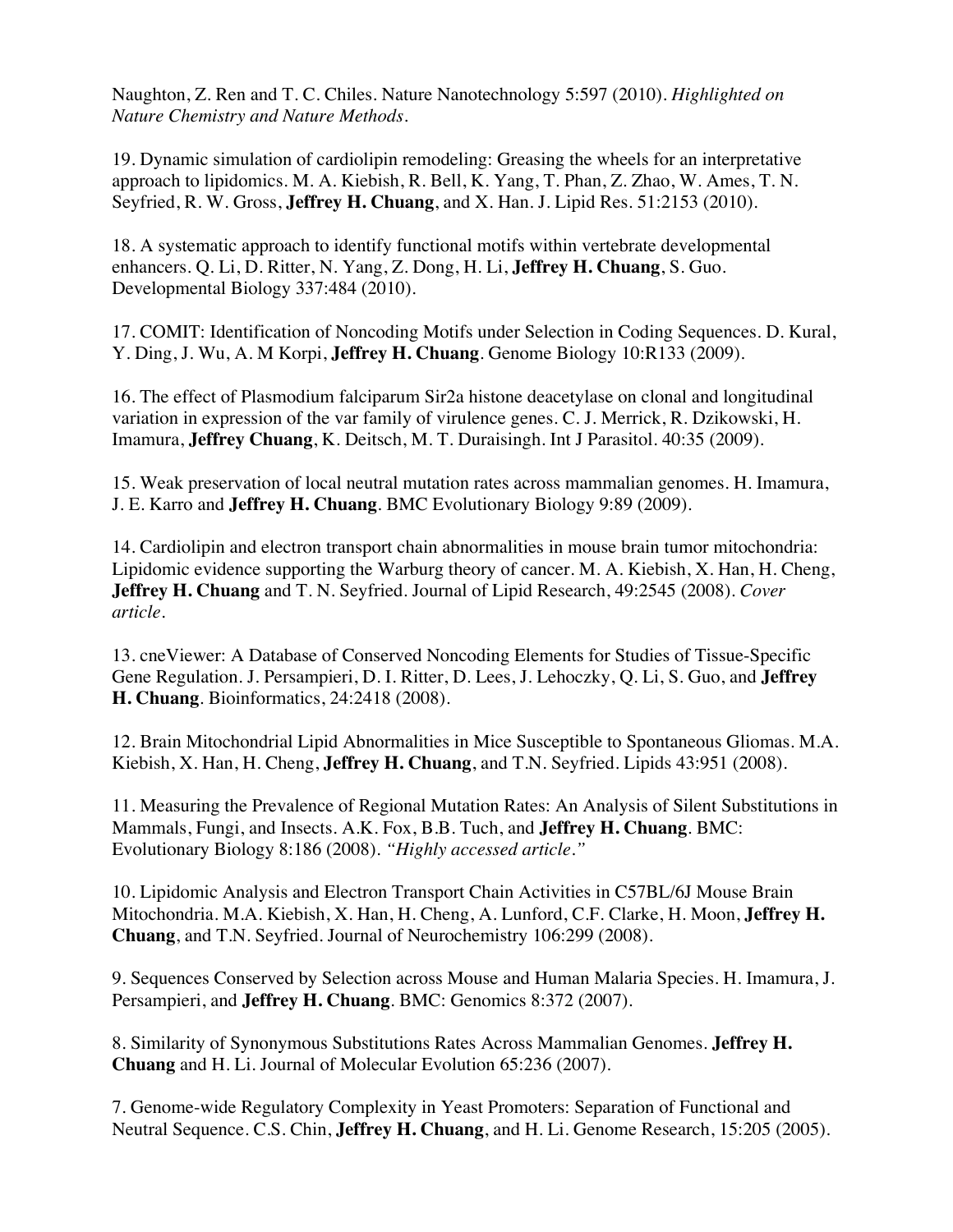6. Functional Bias and Spatial Organization of Genes in Mutational Hot and Cold Regions in the Human Genome. **Jeffrey H. Chuang** and H. Li. PLoS Biology, 2(2):e29 (2004). *Faculty of 1000 highlighted article.*

5. Anomalous Dynamics of Translocation. **Jeffrey Chuang**, Y. Kantor, and M. Kardar. Physical Review E 65:011802 (2001).

4. Effect of Reversible Cross-linker, N,N'-Bis(acryloyl)-cystamine, on Calcium Ion Adsorption by Imprinted Gels. H. Hiratani, C. Alvarez-Lorenzo, **Jeffrey Chuang**, O. Guney, A. Yu.Grosberg, and T. Tanaka. Langmuir 17:4431 (2001).

3. Free Energy Self-Averaging in Protein-Sized Heteropolymers. **Jeffrey Chuang**, A. Yu. Grosberg, and M. Kardar. Physical Review Letters 87:078104 (2001).

2. Frustrations in Polymer Gels and Their Minimization through Molecular Imprinting. T. Enoki, K. Tanaka, T. Watanabe, T. Oya, T. Sakiyama, Y. Takeoka, K. Ito, G. Wang, M. Annaka, K. Hara, R. Du, **Jeffrey Chuang**, K. Wasserman, A. Yu. Grosberg, S. Masamune, and T. Tanaka. Physical Review Letters 85:5000 (2000).

1. Topological Repulsion between Polymer Globules. **Jeffrey Chuang**, A. Yu. Grosberg, and T. Tanaka. Journal of Chemical Physics 112:6434 (2000).

### **Reviews**

4. Molecular biology and evolution of cancer: from discovery to action. Jason A Somarelli, Heather Gardner, Vincent L Cannataro, Ella F Gunady, Amy M Boddy, Norman A Johnson, J Nicholas Fisk, Stephen G Gaffney, **Jeffrey H Chuang**, Sheng Li, Francesca D Ciccarelli, Anna R Panchenko, Kate Megquier, Sudhir Kumar, Alex Dornburg, James DeGregori, Jeffrey P Townsend. Molecular Biology and Evolution 37:320-326 (2020).

3. Treating Cancer as an Invasive Species. Javad Noorbakhsh, Zi-ming Zhao, James Russell, **Jeffrey H. Chuang.** Molecular Cancer Research 18:20-26 (2020).

2. Multiple Contact Adsorption of Target Molecules by Heteropolymer Gels. K. Ito, **Jeffrey Chuang**, C. Alvarez-Lorenzo, T. Watanabe, N. Ando, and A. Yu. Grosberg. Macromolecular Symposia 207:1 (2004).

1. Multiple point adsorption in a Heteropolymer Gel and the Tanaka Approach To Imprinting: Experiment and Theory. K. Ito, **Jeffrey Chuang**, C. Alvarez-Lorenzo, T. Watanabe, N. Ando, and A. Yu. Grosberg. Progress in Polymer Science, 28:1489 (2003).

#### **Book chapters**

1. Smart Polymers: Applications in Biotechnology and Biomedicine, Second Edition. Chapter title: Imprinting Using Smart Polymers. C. Alvarez-Lorenzo, A. Concheiro, **Jeffrey Chuang** and A. Yu. Grosberg. CRC Press: Boca Raton (2007).

# **INTELLECTUAL PROPERTY**

1. Provisional patent: Title: CONVOLUTIONAL NEURAL NETWORKS FOR CLASSIFICATION OF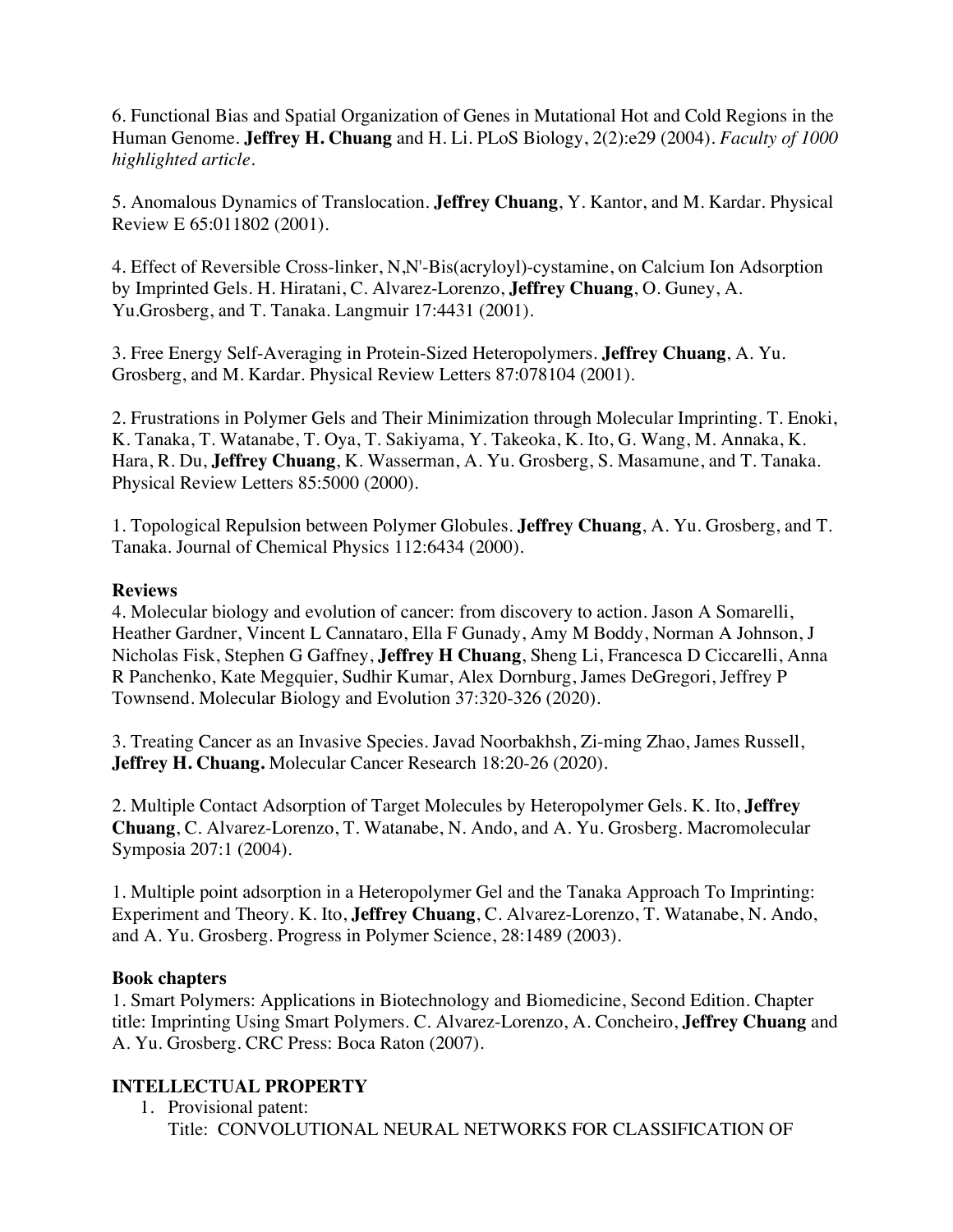CANCER HISTOLOGICAL IMAGES Provisional filing Date: July 19, 2019 Inventor(s): Jeffrey Chuang

# **SOFTWARE AND ONLINE RESOURCES DEVELOPED**

13. MIA-Sig: multiplex chromatin interaction analysis by signal processing and statistical algorithms. https://github.com/TheJacksonLaboratory/mia-sig

12. HistCNN – cloud software tools for deep convolutional neural network classification analysis of cancer images. https://github.com/javadnoorb/HistCNN

11. PDXNet Data Commons and Coordination Center.

My lab works closely with Seven Bridges Genomics to develop the definitive data and computational workflow resource for PDXs, via our leadership of the Coordinating Center for the NCI PDXNet.

https://www.pdxnetwork.org

10. SARNAclust: Semi-Automatic Detection Of RNA Protein Binding Motifs From Immunoprecipitation Data (Dotu et al 2018). https://github.com/idotu/SARNAclust

9. CloudNeo – A cloud pipeline for identifying patient-sepcific tumor neoantigens. (Bais et al 2017). https://github.com/TheJacksonLaboratory/CloudNeo

8. DLipid – Software to identify lipid remodeling pathways from lipidomic data (developed for Zhang et al 2012). http://nbidiaz.github.com/DLipid/

7. CodingMotif – Software to identify overrepresented motifs important for post-transcriptional regulation of genes (developed for Ding et al 2011). http://bioinformatics.bc.edu/chuanglab/codingmotif.tar

6. Cardiolipin Remodeling Simulator – Software to simulate the process by which the population of acyl chains evolves in lipids. This software allows one to test mechanistic hypotheses using lipidomic data (developed for Kiebish et al 2010). http://bioinformatics.bc.edu/~jchuang/dynamic.html

5. COMIT – Software for the identification of noncoding motifs under selection in coding sequences (developed for Kural et al 2009). http://bioinformatics.bc.edu/chuanglab/COMIT/COMIT-v.0.02012010.tar.gz

4. cneViewer – A database of conserved noncoding elements for studies of tissue-specific gene expression (developed for Persampieri et al 2008). http://bioinformatics.bc.edu/chuanglab/cneViewer/

3. cneBrowser – A database of experimentally validated conserved noncoding elements in the zebrafish genome (developed for Ritter et al 2010 and Li et al 2009).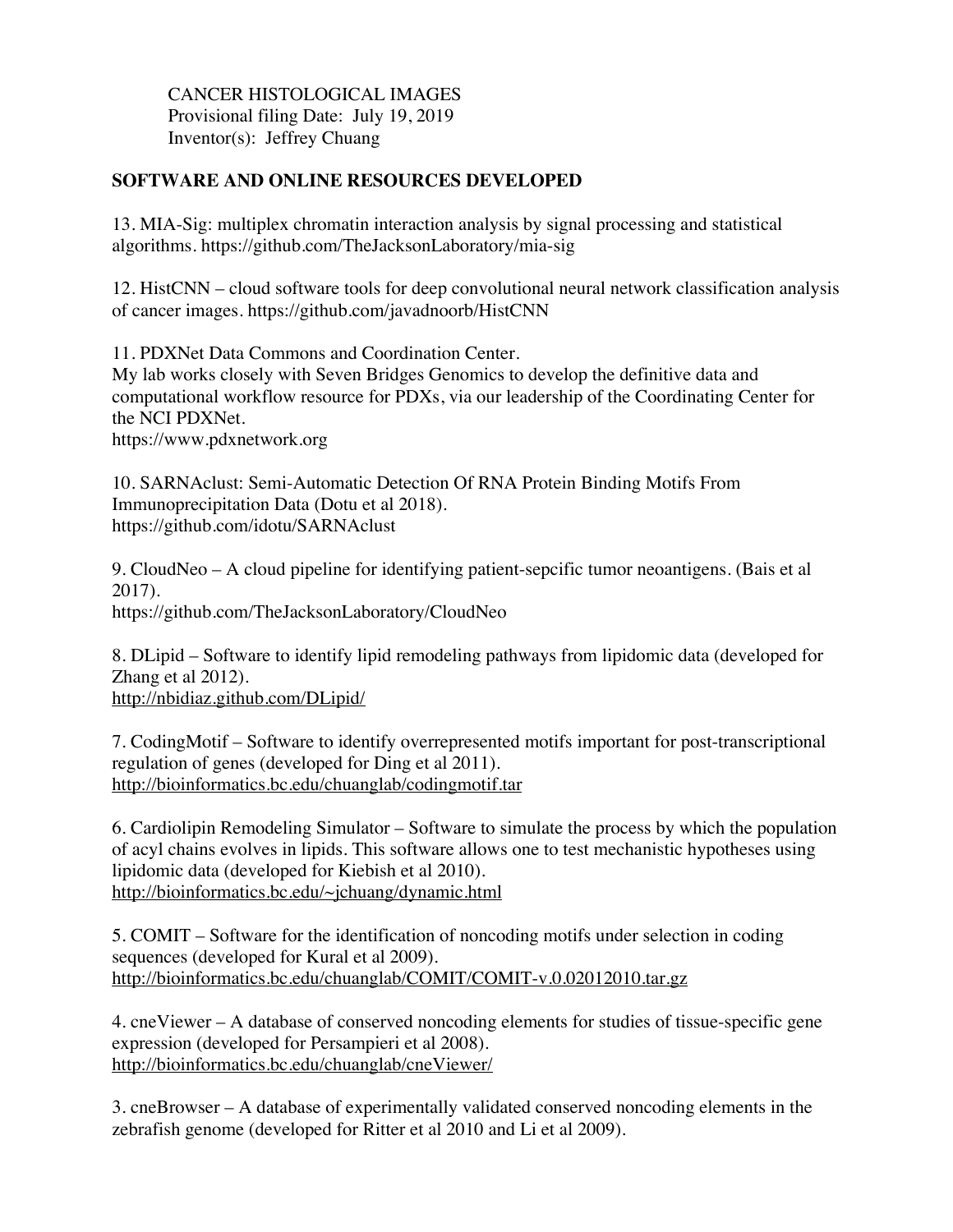http://bioinformatics.bc.edu/chuanglab/cneBrowser/

2. Malaria Conserved Noncoding Sequences – A database of sequences under purifying selection across rodent and human malaria species (developed for Imamura et al 2007). http://bioinformatics.bc.edu/chuanglab/malaria/malaria.html

1. Yeast Conserved Noncoding Sequences – A database of sequences under purifying selection across the *sensu stricto* yeasts (developed for Chin et al 2005). http://genome.ucsf.edu/YeastReg/

# **PRESENTATIONS**

### **Invited Talks and Seminars**

99. Deciphering cancer from images and sequences. MD Anderson Translational Molecular Pathology, Distinguished Speaker Seminar Series. Houston, TX. March 2021 (invited).

98. Deciphering cancer from images and sequences. JAX-GM Scientific Director's Forum. Farmington, CT. January 2021.

97. Patient-derived xenograft models and analysis. JAX Cancer Course. Bar Harbor, ME. August 2020 (invited).

96. Quantitative approaches for interpreting cancer image and sequence data. NCI Immuno-Oncology Models Workshop. Online. July 2020. (invited)

95. Harnessing Digital Pathology for Cancer Trials. Southwest Oncology Group Spring Group Meeting, Early Therapeutics and Rare Cancer Committee. Online. June 2020. (invited)

94. Integrating Patience Derived Xenografts and Data for Cancer Research. NCI Patient Derived Models Consortium seminar. Online. January 2020. (invited)

93. Combining Cancer Genomics and Image Analysis Using Artificial Intelligence. Korea Advanced Institute of Science and Technology. Daejeon, Republic of Korea. December 2019. (invited)

92. Integrating Patient Derived Xenografts and Data for Cancer Research. NCI Cancer Moonshot Meeting. Rockville, MD. November 2019.

91. Combining Cancer Genomics and Image Analysis Using Artificial Intelligence. University of Rochester Medical Center Department of Pathology. Rochester, NY. November 2019. (invited)

90. Leveraging patient-derived xenografts for pre-clinical cancer studies. American Society for Human Genetics JAX Lunch and Learn. Houston, TX. October 2019.

89. Patient-Derived Xenograft Model and Data Sharing. Foundation for the National Institutes of Health Preclinical Pediatric Oncology Public-Private Partnership Design Meeting. Bethesda, MD. September 2019 (invited).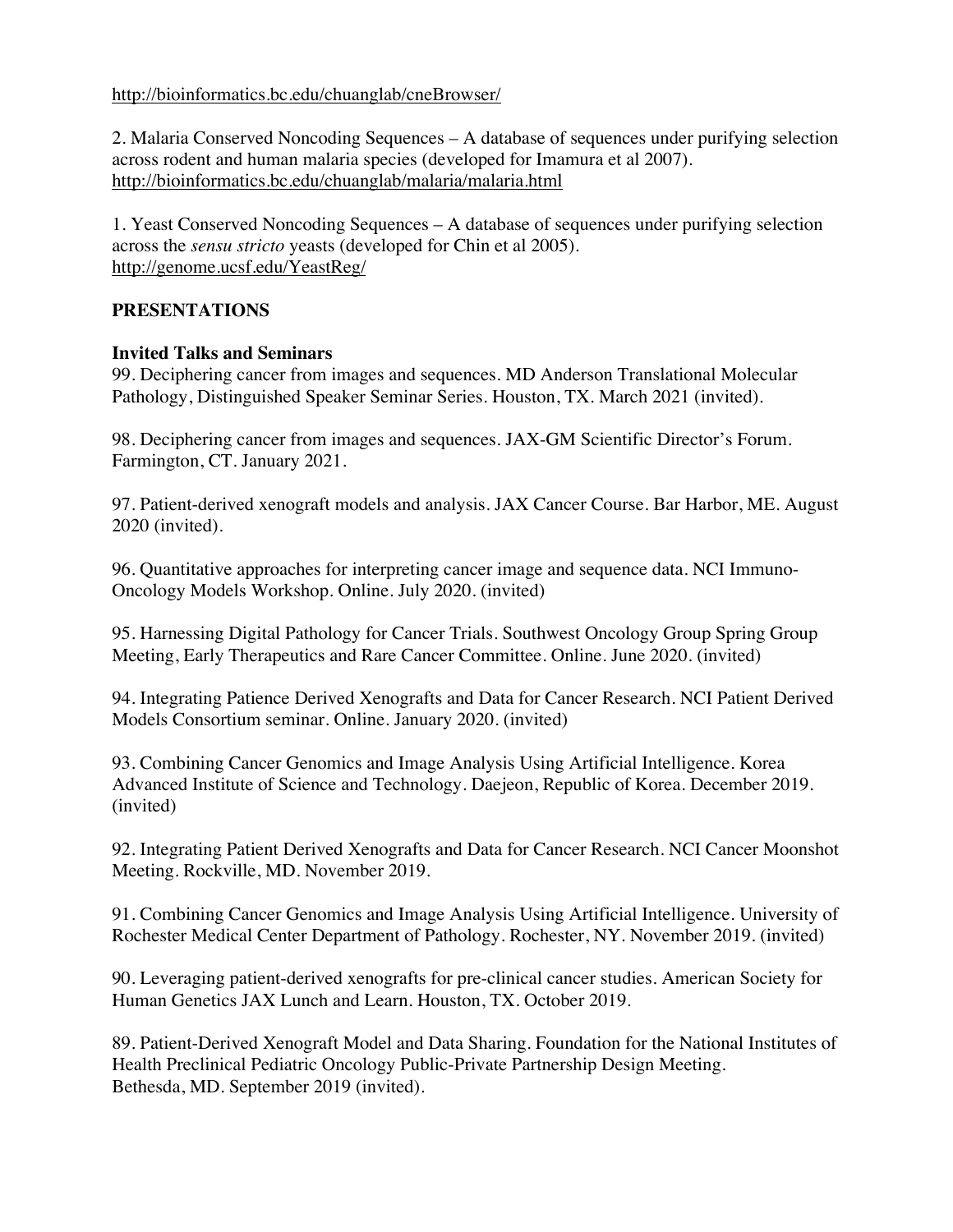88. Patient-derived xenograft models and analysis. JAX Cancer Course. Bar Harbor, ME. August 2019 (invited).

87. Large-scale DNA-based tracking of the evolution of copy number alterations during xenograft engraftment and passaging. Society for Molecular Biology and Evolution 2019. Manchester, United Kingdom. July 2019.

86. Big Data Genomics for Professors. Morgan State University. Baltimore, MD. May 2019.

85. Quantifying Tumor Evolution in Response to Treatment. Xian Jiaotong University and 1<sup>st</sup> Affiliated Hospital of Xian Jiaotong University Inaugural International Precision Medicine Symposium. Xian, China. April 2019. (invited)

84. Quantifying Tumor Evolution in Response to Treatment. SMBE Satellite Meeting on Molecular Evolution of Cancer. Yale University. New Haven, CT. April 2019. (invited)

83. Quantifying Tumor Evolution in Response to Treatment. UCONN Health Dean's Informatics Seminar. Farmington, CT. April 2019 (invited).

82. Overview of the PDXNet Data Commons and Coordinating Center. PDXNet / Drug Resistance and Sensitivity Network joint meeting. Atlanta, GA. March 2019.

81. PDX Data Commons and Coordinating Center Update. PDXNet Annual Meeting. Atlanta, GA. March 2019.

80. Quantifying Tumor Evolution in Response to Treatment. Weill Cornell Institute for Computational Biomedicine. New York, NY. Sept 2018 (invited).

79. Patient-derived xenograft computational biology workshop. JAX Cancer Course. Bar Harbor, ME. August 2018 (invited).

78. Evolutionary Dynamics of Response to Chemotherapies in Breast Cancer Xenografts. SMBE 2018. Yokohama, Japan. July 2018.

77. Population Evolution in Tumors. 60<sup>th</sup> Birthday Symposium for Prof. Mehran Kardar (MIT Physics). Cambridge, MA. June 2018.

76. Genomic Analysis for Immunotherapy-Treated Rare Cancers. Southwest Oncology Group Spring Group Meeting. San Francisco, CA. April 2018.

75. Evolutionary Dynamics of Response to Chemotherapies in Breast Cancer Xenografts. International Society for Evolution, Ecology and Cancer Conference. Tempe, AZ. December 2017.

74. Sequencing the genome to fight cancer. Public outreach for Connecticut high school students. Farmington, CT. Oct 2017 (invited).

73. Patient-derived xenograft computational biology workshop. JAX Cancer Course. Bar Harbor, ME. August 2017 (invited).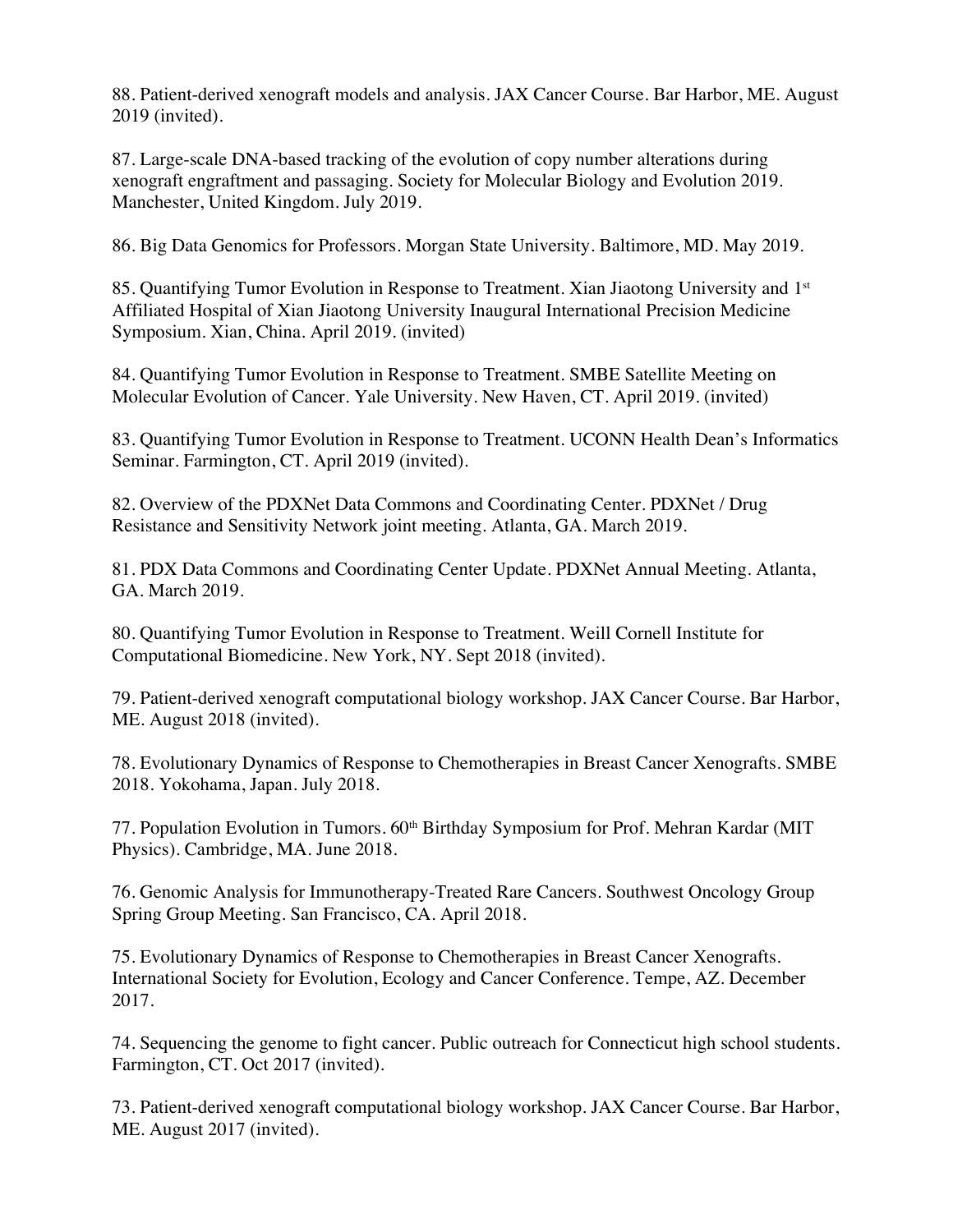72. Intratumoral evolution of breast cancer. JAX Scientific Symposium. Bar Harbor, ME. May 2017 (invited).

71. Interpreting tumor heterogeneity using the Cancer Genomics Cloud. American Medical Informatics Association Joint Summits on Translational Science. San Francisco, CA. March 2017 (invited).

70. Intratumoral evolution of breast cancer in response to therapy. Columbia University Medical School. New York, NY. January 2017 (invited).

69. Intratumoral evolution of breast cancer in response to therapy. Pompeu Fabra University. Barcelona, Spain. December 2016 (invited).

68. Intratumoral evolution of breast cancer in response to therapy. University of Connecticut Health – Center for Molecular Medicine. Farmington, CT. October 2016 (invited).

67. Resolving Tumor Heterogeneity Using the Cancer Genomics Cloud. American Association for Cancer Research Conference. New Orleans, LA. April 2016 (invited).

66. Training Undergraduates in Big Data Genomics. University of Illinois. Urbana-Champaign, IL. April 2016 (invited).

65. Comparing sequence data from related tumors and xenografts. JAX Cancer Interest Group. The Jackson Laboratory for Genomic Medicine. Farmington, CT. January 2016.

64. Subclonal Selection in Patient-Derived Xenografts. JAX faculty retreat. Northport, ME. October 2015.

63. Computational Approaches to Tumor Heterogeneity. JAX Cancer Center External Advisory Board Meeting. Farmington, CT. August 2015.

62. Computational Approaches to Tumor Heterogeneity. JAX group visit to Bristol Myers Squibb. Princeton, NJ. June 2015.

61. Measures and Models of Tumor Evolution. JAX Scientific Director's Series. Farmington, CT. May 2015.

60. Evolution in Cancer Genomes. University of Connecticut Health Center, Department of Genetics and Genome Sciences. Farmington, CT. April 2015.

59. Patient-Derived Xenograft Genomics. Center for Quantitative Medicine / Jackson Laboratory for Genomic Medicine. Farmington, CT. January 2015.

58. Genomic Approaches to Tumor Heterogeneity Using Patient-Derived Xenografts. University of Connecticut Health Center – Center for Vascular Biology. Farmington, CT. December 2014 (invited).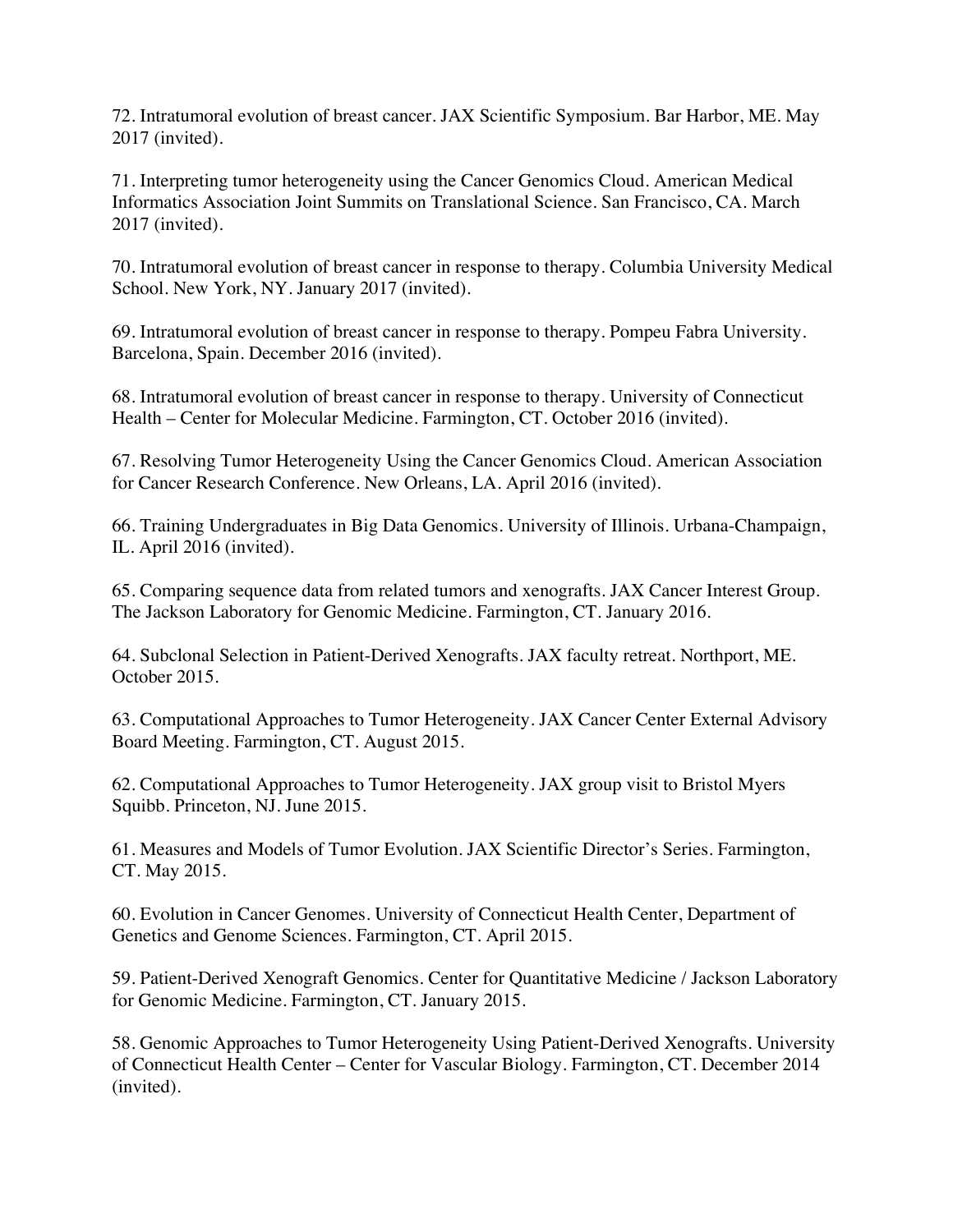57. Mechanism of a Translational Regulatory Defect Leading to Neurodegeneration. Rutgers University – Camden. Camden, NJ. December 2014 (invited).

56. Developing Individualized Cancer Therapies Using Patient Derived Xenografts. Leo & Anne Albert Institute for Bladder Cancer Care and Research 1<sup>st</sup> Annual Symposium. Hartford, CT. September 2014 (invited).

55. Genomic Approaches to Treating Breast Cancer. Connecticut Breast Health Initiative Seminar. New Britain, CT. August 2014 (invited).

54. Computational Challenges in Cancer Genomics. 23<sup>rd</sup> Annual Short Course on Experimental Models of Human Cancer. Bar Harbor, ME. August 2014 (invited).

53. Computational Studies in Cancer Genomics and Gene Regulation. University of Connecticut Institute for Systems Genomics Networking Workshop. Storrs, CT. May 2014 (invited).

52. Inferring Post-Transcriptional Regulatory Mechanisms from Genomics Data. Academia Sinica. Taipei, Taiwan. April 2014 (invited).

51. The PDX Model for Cancer Research. 6<sup>th</sup> Seoul Breast Cancer Symposium. Seoul, Korea. April 2014 (invited).

50. Solving Tumor Heterogeneity Using Patient-Derived Xenografts. Seoul National University Hospital. Seoul, Korea. April 2014 (invited).

49. Genomics of Evolving Xenografts. The Jackson Laboratory for Genomic Medicine - faculty seminar series. Farmington, CT. April 2014.

48. Mechanism of a Translational Regulatory Defect Leading to Neurodegeneration. University of Connecticut Department of Molecular and Cell Biology. Storrs, CT. April 2014 (invited).

47. New Approaches in Genomics and Bioinformatics at JAX-GM. Connecticut Children's Medical Center. Hartford, CT. March 2014 (invited).

46. Computational Approaches to Cancer Genomics. Connecticut College Workshop on Bridging the Gap Between Computer Science and the Life Sciences. New London, CT. January 2014 (invited).

45. Gene Regulation and Cancer Genomics. JAX/UCONN Workshop on Computational Biology. Storrs, CT. September 2013.

44. Integrating Chemical Footprinting Data into RNA Secondary Structure Prediction. Rutgers University Biological Physics Seminar Series. Piscataway, NJ. May 2013. (invited)

43. Gene Regulation and Cancer Genomics at JAX-GM. University of Connecticut Center for Cell Analysis and Modeling. Farmington, CT. February 2013. (invited)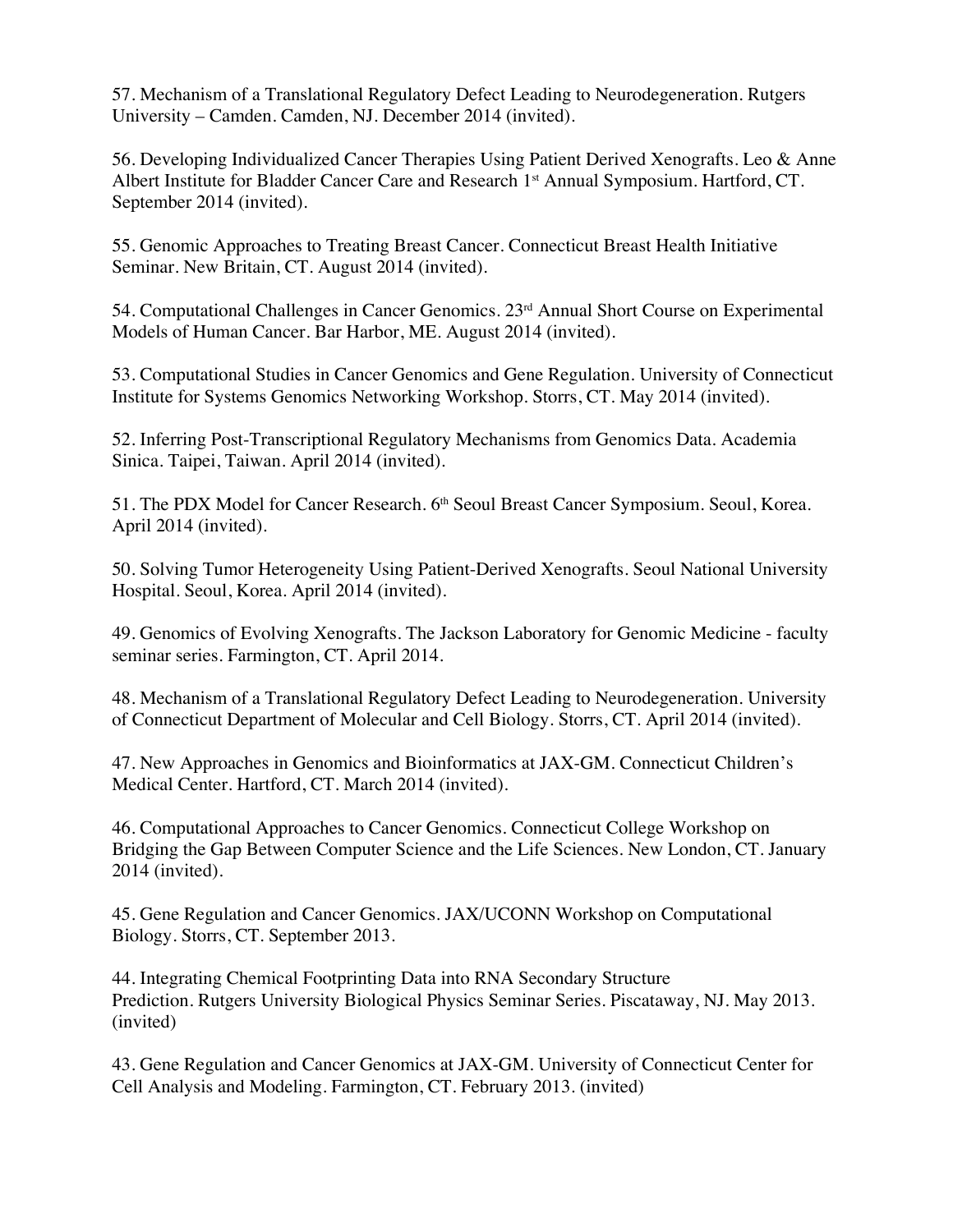42. The Prevalence of Hidden Functional Elements in Coding Regions. University of Connecticut Department of Cell and Genome Sciences. Farmington, CT. May 2012. (invited)

41. Statistical Approaches to Identifying Functional Elements in Coding Sequences. Harvard School of Public Health – Program in Quantitative Genomics. Boston, MA. April 2012. (invited)

40. Statistical Approaches to Identifying Functional Elements in Coding Sequences. Shanghai Jiao Tong University Bio-X Institute. Shanghai, China. April 2012. (invited)

39. The Functions of Enhancer Elements. Children's Hospital of Fudan University. Shanghai, China. April 2012. (invited)

38. Detecting Hidden Functional Elements in Coding Sequences. Genome Institute of Singapore. Singapore. March 2012. (invited)

37. Next Generation Sequencing and Its Applications to RNA Biology. Conference on Next Generation Sequencing Applications Asia. Singapore. March 2012. (invited)

36. The Prevalence of Hidden Functional Elements in Coding Regions. The Jackson Laboratory. Bar Harbor, ME. March 2012. (invited)

35. Computational Approaches to Identifying Functional Elements in Coding Sequences. Virginia Bioinformatics Institute at Virginia Tech. Blacksburg, VA. March 2012. (invited)

34. Computational Approaches to Identifying Functional Elements in Coding Sequences. Worcester Polytechnic Institute. Worcester, MA. February 2012. (invited)

33. Detecting Hidden Functional Elements in Coding Sequences. Michigan State University. East Lansing, MI. February 2012. (invited)

32. CodingMotif: Exact Determination of Overrepresented Motifs in Coding Sequences. Intelligent Systems for Molecular Biology Rocky Mountain Conference. Aspen, CO. December 2011.

31. Algorithms for Identifying Functional Elements in Coding Sequences. Miami University of Ohio. Miami, OH. December 2011. (invited)

30. The Prevalence of Hidden Functions in Coding Regions. National Institute of Environmental Health Sciences (NIH). Research Triangle Park, NC. November 2011. (invited)

29. Detecting Hidden Regulatory Functions in Coding Sequences. Virginia Commonwealth University. Richmond, VA. October 2011. (invited)

28. The Evolution of Enhancers in Vertebrate Coding Sequences. Presented at Stonehill College Biology Department. Easton, MA. September 2011. (invited)

27. Functional Elements in Vertebrate Coding Sequences. Presented at the Michigan State Summer Symposium on Transcriptional Dynamics, Evolution, and Systems Biology. East Lansing, MI. July 2011. (invited)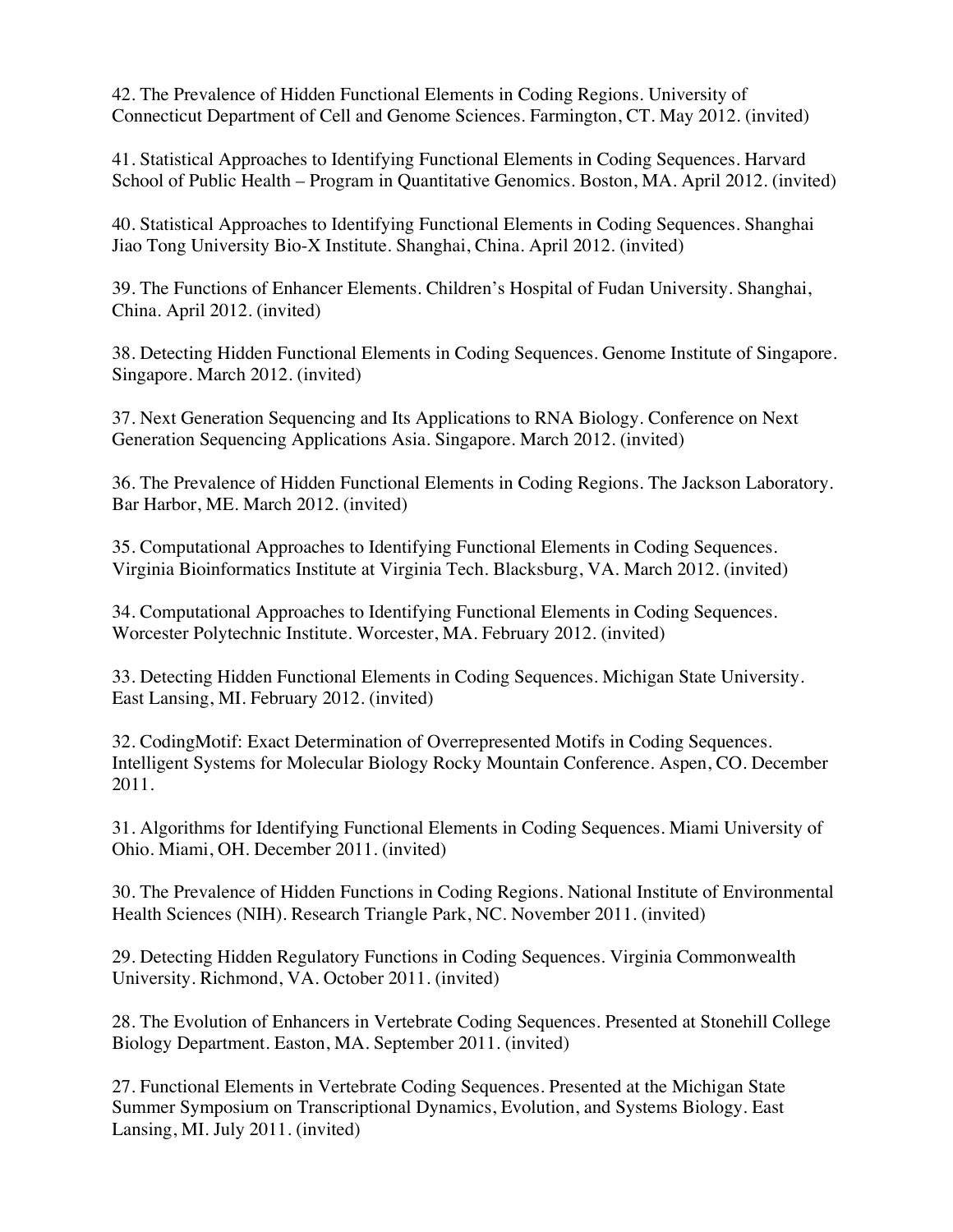26. Whose Code Is It Anyway? Transcriptional Enhancers Are Embedded in Protein-Coding Exons of Vertebrate Developmental Genes. Presented at the Biology of Genomes Conference. Cold Spring Harbor Laboratory (talk given by lab student D. Ritter). May 2011.

25. Highly Conserved Coding Sequences Act as Enhancers. Presented at the RECOMB Satellite Meeting on Regulatory Genomics at Columbia University. New York, NY. November 2010.

24. Regulation, Evolution, and Networks: Some Insights from Computational Biology. Presented at the Boston College Biology Colloquium. Chestnut Hill, MA. October 2010.

23. Evolution of Orthologous Fish and Mammalian Enhancer Activity. Presented at the Society for Molecular Biology and Evolution Meeting. Lyon, France. July 2010.

22. Noncoding Selection on Motifs in Coding Regions. Presented at Dana Farber Cancer Institute, Boston, MA. June 2009. (invited)

21. Noncoding Selection on Motifs in Coding Regions. Presented at the Society for Molecular Biology and Evolution Meeting, Iowa City, Iowa. June 2009.

20. Comparative Analysis of Enhancers and Regulatory Motifs for Gene Expression in the Vertebrate Brain. Presented at the RECOMB Satellite Conference on Regulatory Genomics, Broad Institute of MIT and Harvard, Cambridge, MA. November 2008.

19. Sequences Conserved by Selection Across Mouse and Human Malaria Species. Presented at the Comparative Genomics of Malaria Parasites Meeting, American Museum of Natural History, New York, NY. September 2007. (invited)

18. Sequences Conserved by Selection Across Mouse and Human Malaria Species. Presented at the Society for Molecular Biology and Evolution Meeting, Halifax, Canada. June 2007.

17. Computational Identification of Malaria Gene Regulation. Presented at the New England Association of Parasitologists Meeting, Brown University, Providence, RI. November 2006.

16. Plasmodium Comparative Genomics and Gene Regulation. Presented at the Boston Pathogen and Vector Encounter, Boston College, Chestnut Hill, MA. July 2006. (invited, talk given by lab postdoc H. Imamura)

15. Selection in Synonymous Sites of Mammalian Genes. Presented at the Society for Molecular Biology and Evolution Meeting (Genomes, Evolution, and Bioinformatics), Tempe, AZ. May 2006.

14. Functional and Neutral Sequence in Genome Comparisons. Presented at Condensed Matter Theory Biophysics Seminar, Massachusetts Institute of Technology, Cambridge, MA. October 2005. (invited)

13. Insights from Comparative Genomics: From Genome Organization to Regulatory Complexity. Presented at CSAIL Computational Biology Seminar, Massachusetts Institute of Technology, Cambridge, MA. October 2005. (invited)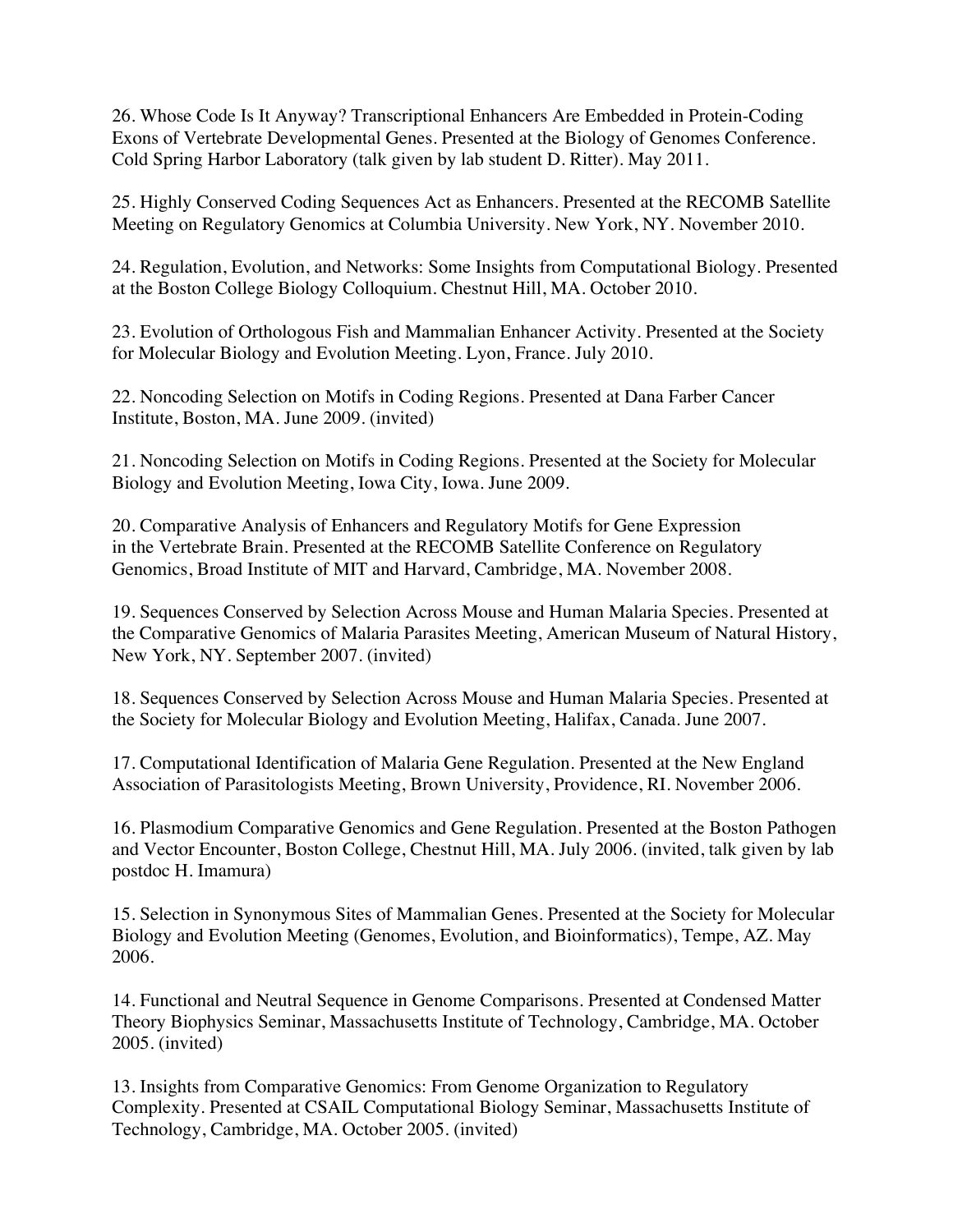12. Computational Approaches to Comparative Genomics. Presented at Department of Physics Colloquium – Boston College, Chestnut Hill, MA. September 2005. (invited)

11. Insights from Comparative Genomics: From Genome Organization to Regulatory Complexity. Presented at New York University, Department of Biology, New York, NY. February 2005. (invited)

10. Insights from Comparative Genomics: From Genome Organization to Regulatory Complexity. Presented at Boston College, Department of Biology. Chestnut Hill, MA. February 2005. (invited)

9. Insights from Comparative Genomics: From Genome Organization to Regulatory Complexity. Presented at the Bauer Center for Genomics Research – Harvard University, Cambridge, MA. March 2005. (invited)

8. Insights from Comparative Genomics: From Genome Organization to Regulatory Complexity. Presented at Rice University, Department of Bioengineering, Houston, TX. March 2005. (invited)

7. Functional Significance of Spatial Variations in Mutation Rates: Mammals and Yeast. Presented at the Intelligent Systems for Molecular Biology Workshop on Biopathways, Glasgow, Scotland. July 2004. (invited)

6. Functional Bias and Spatial Organization of Genes in Mutational Hot and Cold Regions in the Human Genome. Presented at the UCSF Research in Progress Seminar Series, San Francisco, CA. October 2003.

5. Multiple Point Adsorption in a Heteropolymer Gel and the Tanaka Approach to Imprinting. Presented at the Europolymer Conference, Gargnano, Italy. June 2002.

4. Entropic Slowdowns in Aggregation and Translocation of Biopolymers. Presented at the National Institute of Standards and Technology, Gaithersburg, Maryland. March 2001. (invited)

3. Free Energy Self-Averaging in Protein-Sized Random Heteropolymers. Presented at American Physical Society March Meeting, Seattle, WA. March 2001.

2. Free Energy Self-Averaging in Protein-Sized Random Heteropolymers. Presented at the 84th Statistical Mechanics Conference - Rutgers University, New Brunswick, NJ. December 2000.

1. Free Energy Self-Averaging in Protein-Sized Random Heteropolymers. Presented at the American Physical Society March Meeting, Minneapolis, Minnesota. March 2000.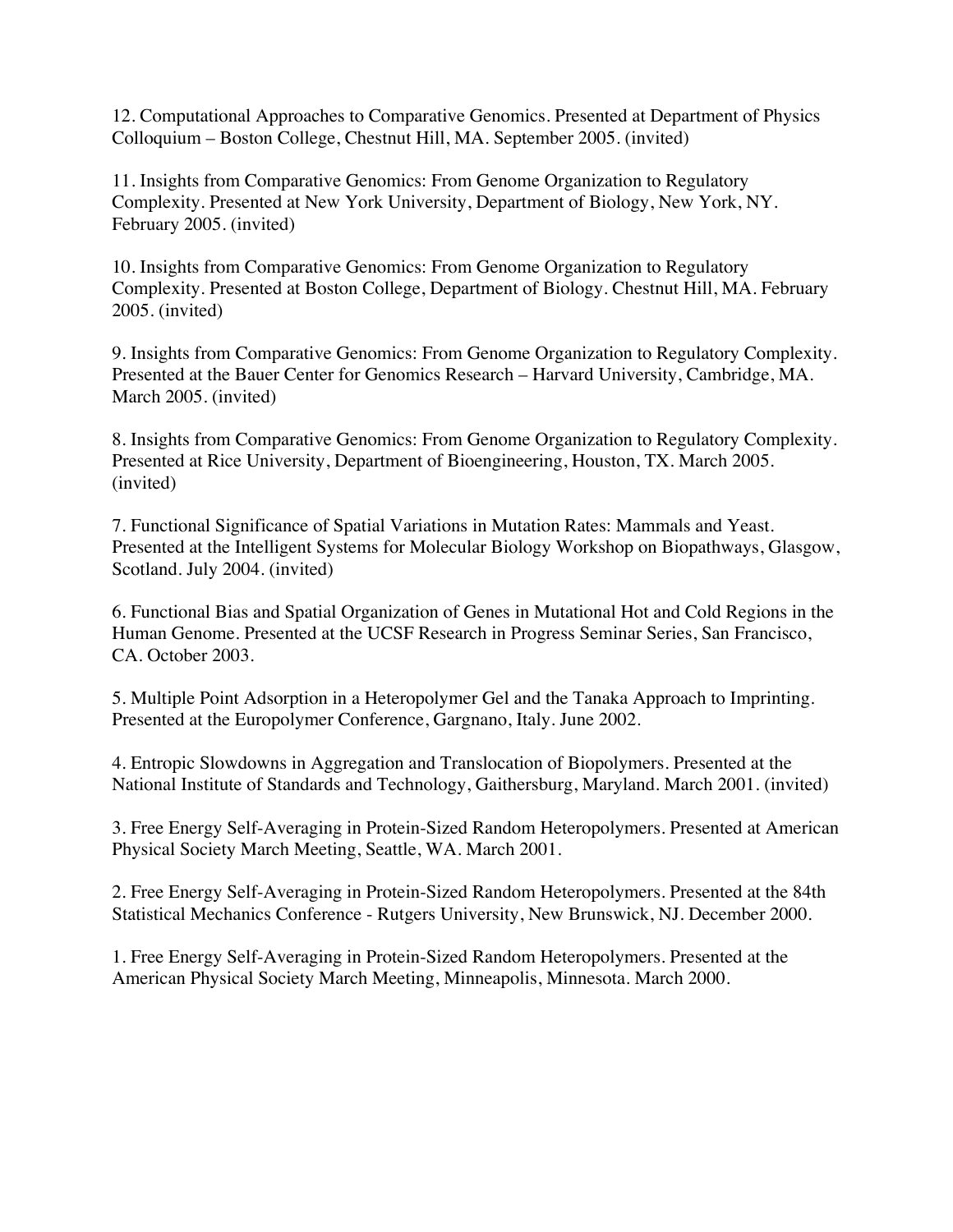# **Laboratory Personnel**

| Name                                                                            | Dates                      | Role                                        |  | <b>Subsequent Position</b> |                                                               |
|---------------------------------------------------------------------------------|----------------------------|---------------------------------------------|--|----------------------------|---------------------------------------------------------------|
| Patience Mukashyaka 5/19-                                                       |                            | PhD student                                 |  |                            |                                                               |
| Dr. Ali Foroughipour 6/19-                                                      |                            | Postdoc                                     |  |                            |                                                               |
| Dr. Minji Kim                                                                   | $6/17-$                    | Postdoc (joint with Y. Ruan)                |  |                            |                                                               |
| Victor Wang                                                                     | $7/17-$                    | MD/PhD student                              |  |                            |                                                               |
| <b>Scott Adamson</b>                                                            | $8/15 -$                   | PhD student (joint with B. Graveley)        |  |                            |                                                               |
| Jie Zhou                                                                        | $5/20-$                    | PhD student                                 |  |                            |                                                               |
| Dr. Jill Rubinstein                                                             | $10/20-$                   | Research scientist                          |  |                            |                                                               |
| Research scientists in JAX Computational Sciences. Partial effort (25-50% each) |                            |                                             |  |                            |                                                               |
| Dr. Xingyi Woo                                                                  | $9/17 -$                   |                                             |  |                            |                                                               |
| Dr. Anuj Srivastava                                                             | $9/17 -$                   |                                             |  |                            |                                                               |
| Dr. Mike Lloyd                                                                  | $9/17 -$                   |                                             |  |                            |                                                               |
| Dr. Brian Sanderson                                                             | $10/20-$                   |                                             |  |                            |                                                               |
| Dr. Brian White                                                                 | $9/20 -$                   |                                             |  |                            |                                                               |
| Dr. Dimitrios Drekolias                                                         | $5/20 - 7/20$              | Visiting MD scientist                       |  |                            |                                                               |
| Tejal Nair                                                                      | $1/20 - 8/20$              | High school intern                          |  |                            |                                                               |
| Fatima Zare                                                                     | $6/19 - 8/20$              |                                             |  |                            | PhD student intern (UConn). Postdoc, Harvard School of        |
| Public Health                                                                   |                            |                                             |  |                            |                                                               |
| <b>Jon Park</b>                                                                 | $2/20 - 6/20$              |                                             |  |                            | Visiting MD scientist. Rutgers medical residency              |
| Dr. Chad Smith                                                                  | 12/19-4/20                 |                                             |  |                            | 25% effort, research scientist in JAX Computational           |
| Sciences.<br>Industry                                                           |                            |                                             |  |                            |                                                               |
| Dr. Jeremy Teitelbaum 4/18-8/19                                                 |                            | Visiting professor                          |  |                            | Professor, UConn                                              |
| Lisa Frieden                                                                    | $6/19 - 8/19$              | Student intern                              |  |                            | Undergrad, Tufts University                                   |
| <b>Sherry Zhang</b>                                                             |                            |                                             |  |                            | 5/16-8/16, 6/17-8/17 Student intern Undergrad, U. Connecticut |
| Smrithi Raman                                                                   | $10/16 - 5/17$             | Student intern                              |  |                            | Undergrad, MIT                                                |
| Lucas Melo                                                                      | $6/17 - 8/17$              | Summer intern                               |  |                            | High school student                                           |
| Aiszlyn Zupkus                                                                  | $7/17 - 8/17$              | Summer intern                               |  |                            | High school student                                           |
| Alex Iyabor                                                                     | $6/16 - 8/16$              | Summer intern                               |  |                            | Undergrad, Stanford                                           |
| Kathryn Rankin                                                                  | $6/16 - 8/16$              | Summer intern                               |  |                            |                                                               |
| Victor Wang                                                                     | $6/16 - 8/16$              |                                             |  |                            | Rotation student (joining as grad student 7/17)               |
| Benjamin Coleman                                                                |                            | $6/15 - 8/15$ , $6/16 - 8/16$ Summer intern |  |                            | High school student                                           |
| Dr. Ziming Zhao                                                                 | $2/17 - 1/20$              |                                             |  |                            | Research sci. Senior Sci, in Translational Oncology, Eisai    |
| Dr. Javad Noorbakhsh1/15-12/19                                                  |                            | Postdoc; research scientist                 |  |                            | Scientist, Broad Institute                                    |
| Dr. Ada Zhan                                                                    | 11/16-3/19                 |                                             |  |                            | Postdoc (joint with Y. Ruan) Research scientist, MSKCC        |
| Dr. Hyunsoo Kim                                                                 | $1/13 - 5/18$              | Research scientist                          |  |                            | Research scientist, St. Jude's.                               |
| Dr. Ivan Dotu                                                                   | $9/12 - 6/17$              | Visiting scientist                          |  |                            | Startup company founder.                                      |
| Dr. Houman Younessi 8/14-12/15                                                  |                            | Visiting prof.                              |  |                            |                                                               |
| Dr. Dong-Guk Shin                                                               | 12/14-12/15                | Visiting prof. Professor, U. Conn.          |  |                            |                                                               |
| Emma Ricart Altimiras 3/15-8/15                                                 |                            | Research assistant.                         |  |                            | Graduate student, ETH.                                        |
| Cyril Fournier                                                                  | $2/14 - 8/14$              | Visiting masters student                    |  |                            | Industry                                                      |
| Meredith Shea                                                                   | $6/14 - 8/14$              | Summer intern                               |  |                            | Undergraduate, Case Western                                   |
| Jared Graveley                                                                  | $6 - 8/13$ , $5/14 - 8/14$ | Summer intern                               |  |                            | Undergraduate, U. Conn.                                       |
| Beryl Royer-Bertrand 2/13-7/13                                                  |                            |                                             |  |                            | Visit. masters stud. PhD student, Universite de Lausanne      |
| Dr. Krzysztof Grzeda 11/12-6/15                                                 |                            | Research scientist                          |  |                            | Bioinformatics consultant                                     |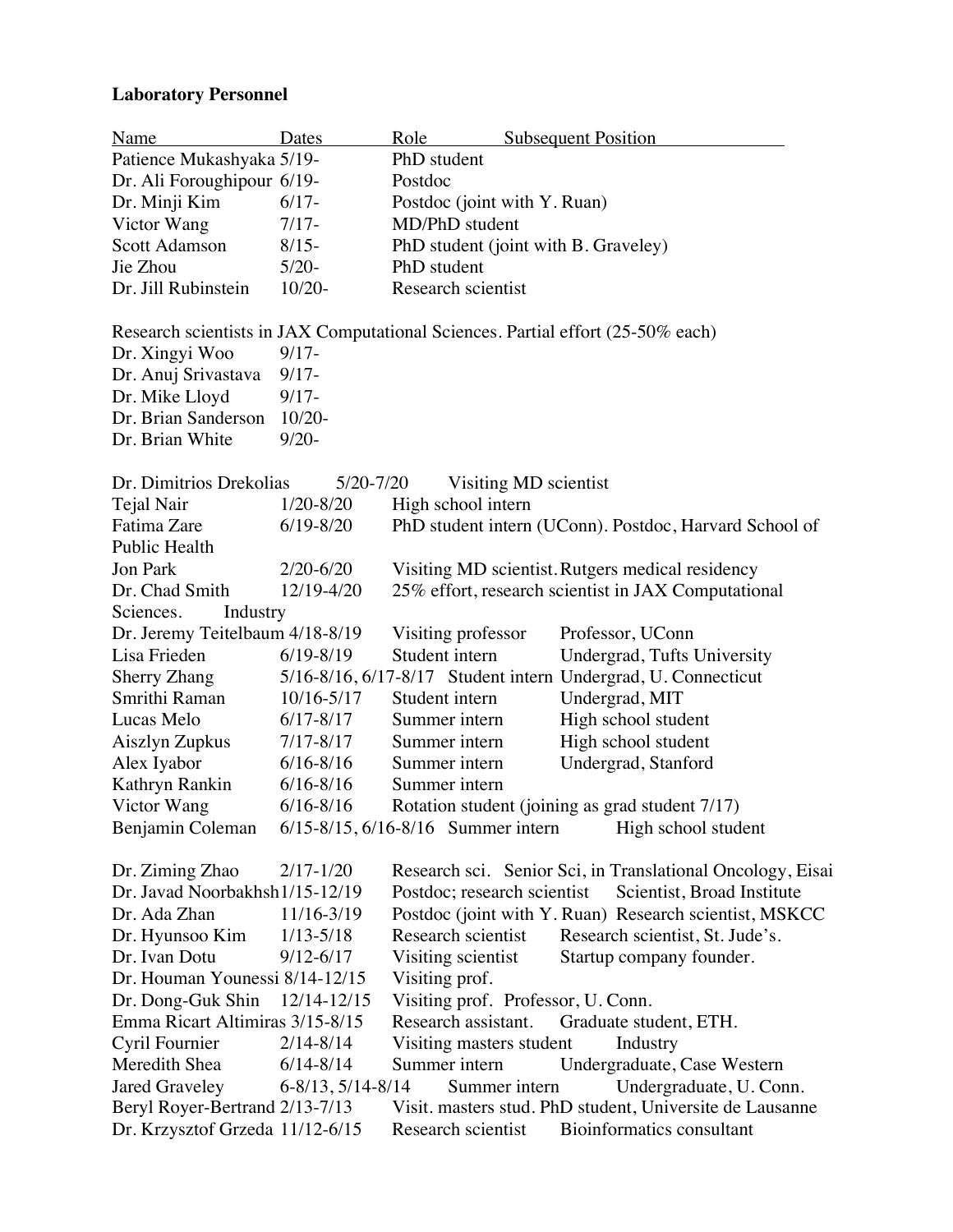| Dr. Kourosh Zarringhalam | $6/10-8/12$    | Postdoctoral    | Asst Prof, UMass-Boston                                            |
|--------------------------|----------------|-----------------|--------------------------------------------------------------------|
| Ningtao Shi              | $2/11 - 6/12$  | Masters student | Software consultant                                                |
| David Gostine            | $1/11 - 8/11$  | Undergrad       |                                                                    |
| Lu Zhang                 | $2/08 - 6/12$  |                 | Ph.D. student Scientist, Seven Bridges Genomics                    |
| Deborah Ritter           | $4/07 - 9/11$  |                 | Ph.D. student Postdoc, Wheeler Lab, Baylor College of<br>Medicine  |
| Norberto Diaz-Diaz       | $7/11 - 10/11$ | Visiting sci.   | Asst. Prof., Universidad de Pablo de Olavide                       |
| Dr. Hideo Imamura        | $3/06 - 12/08$ | Postdoctoral    | Inst. of Tropical Med.- Antwerp and                                |
|                          |                |                 | <b>Wellcome Trust Sanger Institute</b><br>research scientist       |
| Dr. Zehua Chen           | 12/06-12/07    | Postdoctoral    | Broad Institute of Harvard and MIT<br>research scientist.          |
| Dr. Jessica Lehoczky     | $6/07 - 12/07$ | Visit. Sci.     | Harvard Medical School postdoc                                     |
| Jason Persampieri        | 12/06-6/08     | Programmer      | Software engineer, Affinity Circles                                |
| Aleah Fox                | $1/06 - 5/08$  | Undergrad       | UCSF Ph.D. student                                                 |
| Robert Bell              | 9/06-7/09      | Undergrad       | UCSF Ph.D. student (Winner, BC best<br>senior biology thesis 2009) |
| Hwi Moon                 | $1/06 - 5/08$  | Undergrad       | Severance Hospital, Seoul, S. Korea                                |
| Alicia Korpi             | $9/08 - 5/10$  | Undergrad       | U.S. Peace Corps                                                   |
| Toan Phan                | $6/08 - 5/10$  | Undergrad       | Tufts U. pre-medical training                                      |
| Daniel Lees              | $6/06 - 8/06$  | Undergrad       | <b>Technology consultant Exeter Group</b>                          |
| Jeffrey Wang             | $6/10-7/10$    | Summer res.     | Auburn H. S., Rockford, IL                                         |

| Jie Zhou                      |                  | <b>Summer 2020 Rotation Student</b> |
|-------------------------------|------------------|-------------------------------------|
| Patience Mukashyaka Fall 2018 |                  | <b>Rotation Student</b>             |
| Yuliana Tan                   | <b>Fall 2017</b> | <b>Rotation Student</b>             |
| Victor Wang                   |                  | <b>Summer 2016 Rotation Student</b> |
| Laura Urbanski                |                  | <b>Summer 2015 Rotation Student</b> |
| <b>Scott Adamson</b>          |                  | <b>Summer 2015 Rotation Student</b> |
| Bandita Adhikari              | Fall 2015        | <b>Rotation Student</b>             |
|                               |                  |                                     |
| Rohit Reja                    | Spring 2011      | <b>Rotation Student</b>             |
| Shermin Pei                   | <b>Fall 2010</b> | <b>Rotation Student</b>             |
| Rashmi Dubey                  | <b>Fall 2010</b> | <b>Rotation Student</b>             |
| Ningtao Shi                   | <b>Fall 2010</b> | <b>Rotation Student</b>             |
| Mengyao Zhao                  | <b>Fall 2009</b> | <b>Rotation Student</b>             |
| <b>Andrew Farrell</b>         | <b>Fall 2009</b> | <b>Rotation Student</b>             |
| Yi Qiao                       | <b>Fall 2009</b> | <b>Rotation Student</b>             |
| Deniz Kural                   | <b>Fall 2008</b> | <b>Rotation Student</b>             |
| Jiantao Wu                    | <b>Fall 2008</b> | <b>Rotation Student</b>             |
| Lu Zhang                      | <b>Fall 2007</b> | <b>Rotation Student</b>             |
| <b>Yang Ding</b>              | <b>Fall 2007</b> | <b>Rotation Student</b>             |
| Genevieve Toutain             | Summer 2007      | <b>Rotation Student</b>             |
| Deborah Ritter                | Spring 2007      | <b>Rotation Student</b>             |
| Derek Barnett                 | <b>Fall 2006</b> | <b>Rotation Student</b>             |
| Michele Busby                 | <b>Fall 2006</b> | <b>Rotation Student</b>             |
| Aliz Axmann                   | <b>Fall 2006</b> | <b>Rotation Student</b>             |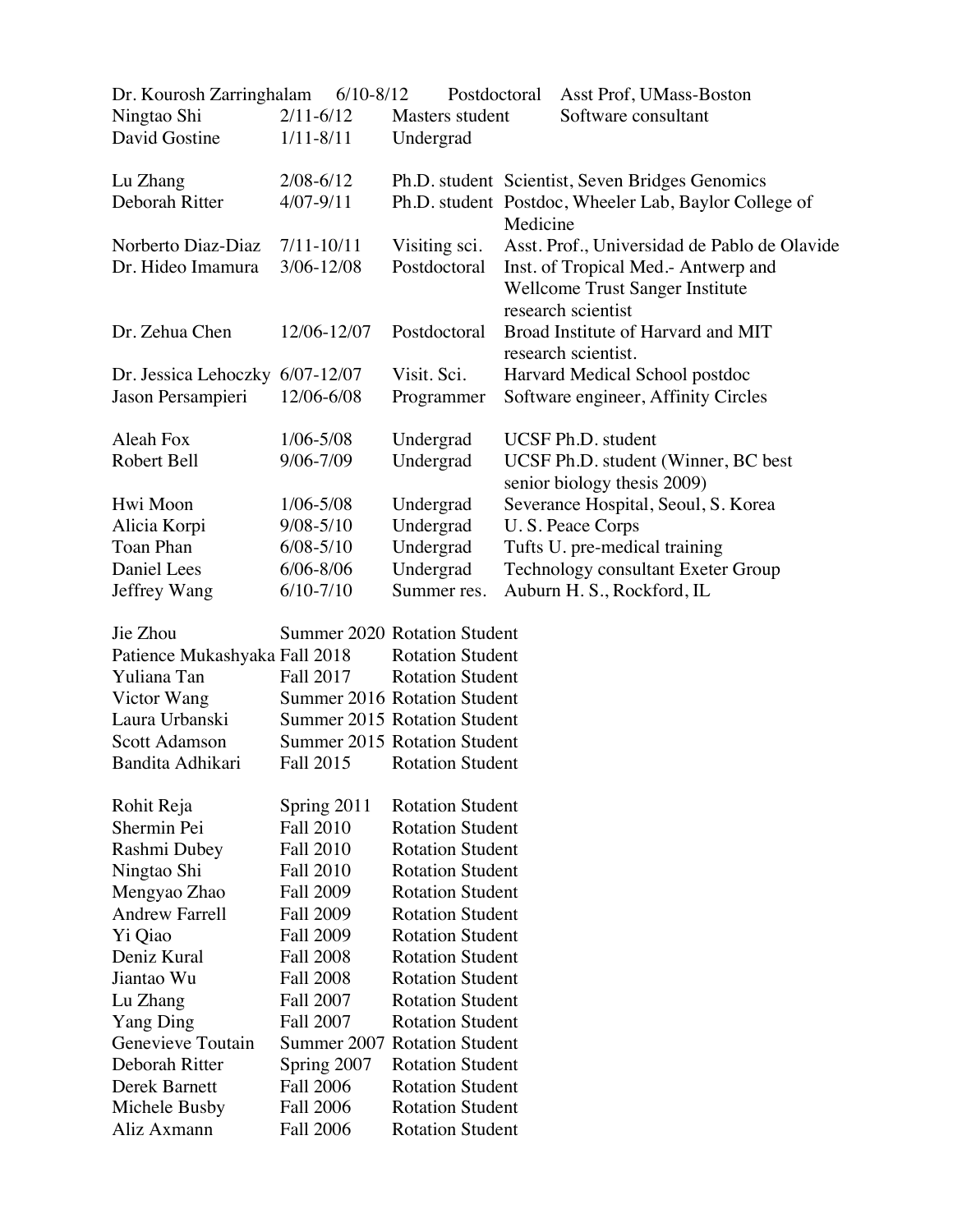| Michael Stromberg | Fall 2005 | <b>Rotation Student</b> |
|-------------------|-----------|-------------------------|
| Didem Demirbas    | Fall 2005 | <b>Rotation Student</b> |

### **Membership on Graduate Comprehensive Exam Committees**

2006. Aaron Quinlan 2007. Michael Stromberg 2007. Didem Demirbas 2008. Derek Barnett 2008. Michele Busby 2008. Brooke Anderson-White 2009. Yang Ding 2010. Deniz Kural 2010. Amit Indap 2010. Jiantao Wu 2011. Mengyao Zhao 2011. Zeynep Akgoc 2014. Gopinath Rajadinakaran 2015. Jufen Zhu 2016. Scott Adamson 2017. Victor Wang 2019. Fatima Zare

### **Graduate research thesis committees**

| 2006-2008 | Aaron Quinlan (Ph.D.)          |
|-----------|--------------------------------|
| 2007      | Jayme Flynn (M.S.)             |
| 2007-2010 | Michael Stromberg (Ph.D.)      |
| 2008      | Michael Kiebish (Ph.D.)        |
| 2008      | Manal Alamery (Ph.D.)          |
| 2008-2010 | Yang Ding (M.S.)               |
| 2007-2011 | Deborah Ritter (Ph.D.)         |
| 2008-2012 | Lu Zhang (Ph.D.)               |
| 2010-2012 | Ningtao Shi (M.S.)             |
| 2008-2012 | Michele Busby (Ph.D.)          |
| 2008-2012 | Derek Barnett (Ph.D.)          |
| 2010-2013 | Amit Indap (Ph.D.)             |
| 2010-2014 | Deniz Kural (Ph.D.)            |
| 2010-2012 | Jiantao Wu (Ph.D.)             |
| 2010-2012 | Chenjia Xu (Ph.D.)             |
| 2010-2012 | Linh Ta $(Ph.D.)$              |
| 2014-2018 | Gopinath Rajadinakaran (Ph.D.) |
| 2015-2019 | Jufen Zhu (Ph.D.)              |
| 2017-2019 | Russell Posner (M.D./Ph.D.)    |
| 2019-2020 | Fatima Zare (Ph.D., UConn CSE) |
| 2016-     | Scott Adamson (Ph.D.)          |
| 2017-     | Victor Wang (M.D./Ph.D.)       |
| 2017-     | Laura Urbanski (M.D./Ph.D.)    |
| 2019-     | Patience Mukashyaka (Ph.D.)    |
| 2020-     | Ziwei Pan (Ph.D.)              |
| 2020-     | Ruoyun Xiong (Ph. D.)          |
|           |                                |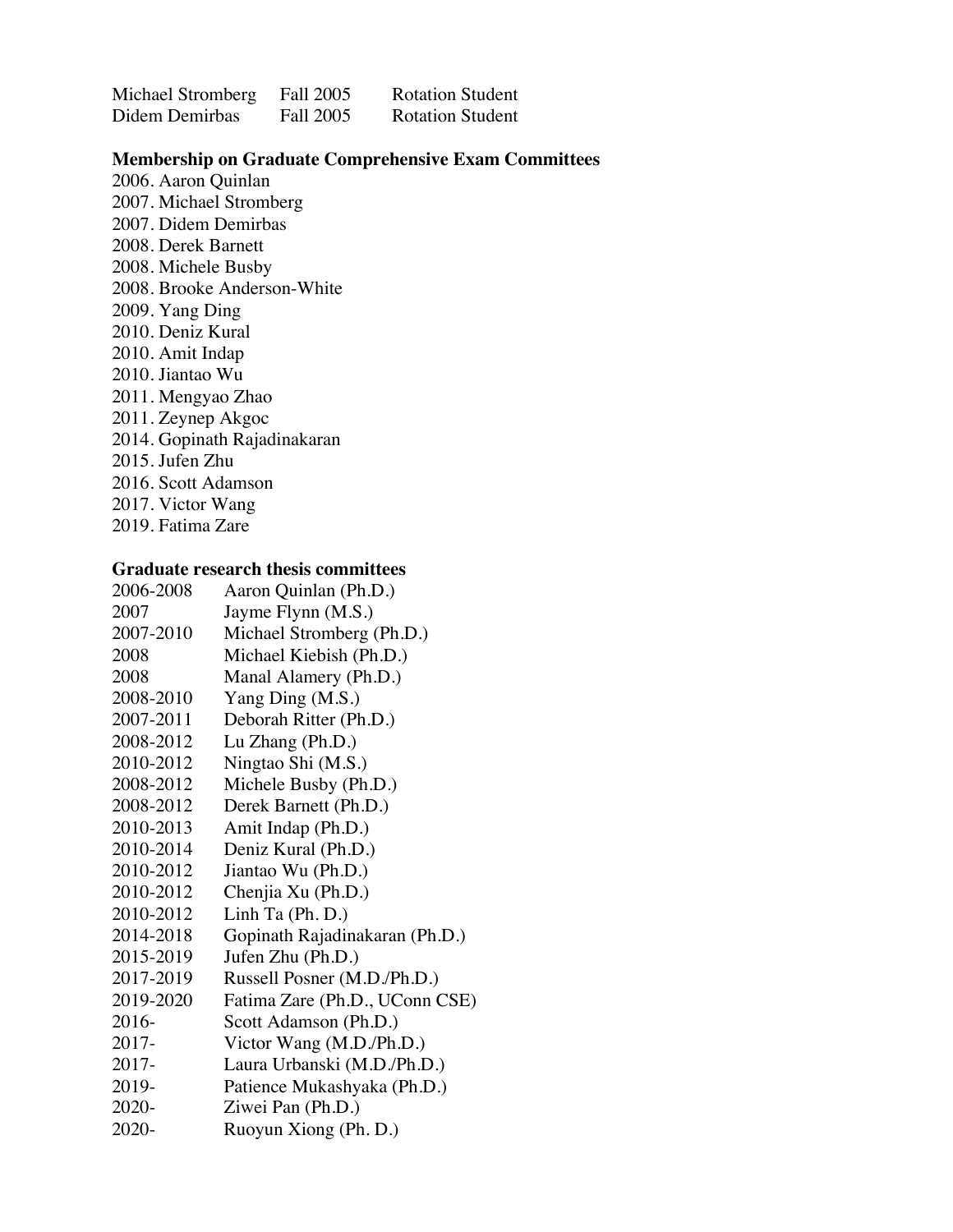2020- Jie Zhou (Ph.D.)

Saman Farahmand (PhD., UMass-Boston Math)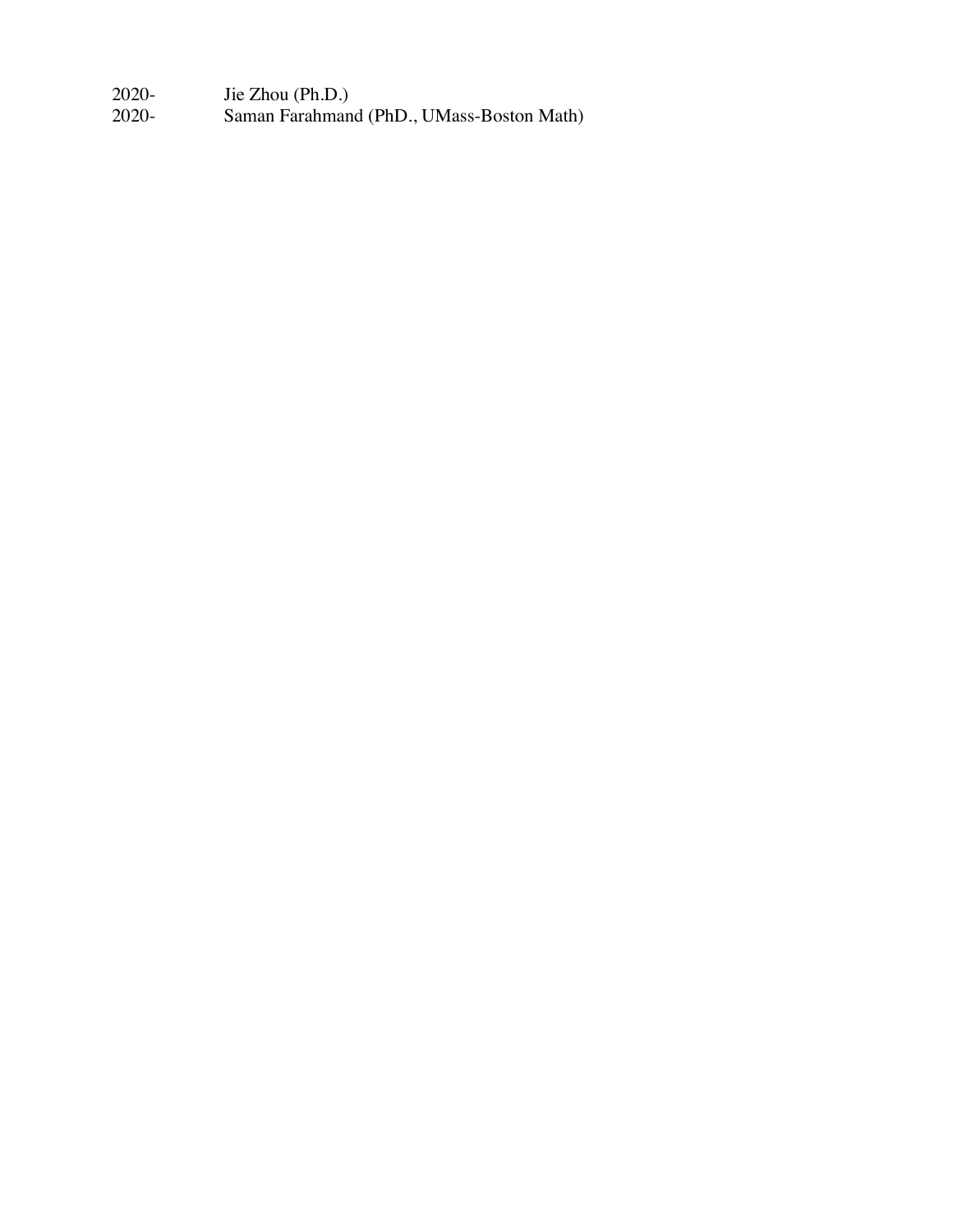## **Teaching**

*Undergraduate*

**Harvard**

**Math 22a. Fall 1993. Linear Algebra and Multivariable Calculus for Physics Majors.** Teaching Fellow.

# **MIT**

**Physics 8.08. Spring 2000. Statistical Physics.** Teaching Assistant.

# **Boston College**

**BI420. Fall 2006. Introduction to Bioinformatics**. Guest lecture on Computational Identification of Functional Sequences.

**BI420. Fall 2007. Introduction to Bioinformatics.** 15 students. 2.5 hours per week. Course co-taught with Prof. G. Marth, who taught a second section. 4 problem sets, 2 midterms, and a final presentation. Teacher rating  $3.86$  (Bio avg =  $3.43$ )

**BI420. Fall 2009. Introduction to Bioinformatics.** 25 students. 2.5 hours per week. Course co-taught with Prof. G. Marth, who taught a second section. 3 problem sets, 2 midterms, and a final presentation. Teacher rating  $4.00$  (Bio avg = 3.49)

**BI420. Spring 2011. Introduction to Bioinformatics.** 39 students. 2.5 hours per week. 3 problem sets, 2 midterms, and a final presentation.

**BI462. Spring 2006. Undergraduate Research**. 2 students.

**BI461. Fall 2006. Undergraduate Research.** 3 students.

**BI462. Spring 2007. Undergraduate Research.** 3 students. Aleah Fox's research was honored by the Society of Molecular Biology and Evolution with a travel fellowship and poster presentation at SMBE 2007 in Halifax, Canada. It was also published in the BC undergraduate journal Elements.

**BI461. Fall 2007. Undergraduate Research.** 3 students.

**BI462. Spring 2008. Undergraduate Research.** 3 students. Aleah Fox wrote a senior thesis.

**BI461. Fall 2008. Undergraduate Research.** 3 students.

**BI462. Spring 2009. Undergraduate Research.** 3 students. Robert Bell wrote a senior

thesis honored as the best in the BC Biology Department.

**BI461. Fall 2009. Undergraduate Research.** 2 students.

**BI462. Spring 2010. Undergraduate Research.** 2 students.

**BI462. Spring 2011. Undergraduate Research.** 1 student.

**BI305. Spring 2006. Genetics**. Guest lecture on Molecular Evolution.

**BI529. Spring 2012. Molecular Driving Forces.** 6 guest lectures on statistical mechanics of biomolecules.

# *Graduate*

**Boston College**

**BI83201 Spring 2006.** Literature of Computational Genomics Graduate Seminar. 6 students. 1.5 hours per week. Weekly paper presentations and discussions.

**BI561. Spring 2007. Molecular Evolution.** 10 students. 2.5 hours per week. 4 problem sets, one midterm, a final exam, and a final presentation. Note: BI561 is also open to advanced undergraduates Rating  $4.50$  (Bio avg = 3.47)

**BI561. Spring 2008. Molecular Evolution.** 13 students. 2.5 hours per week. 4 problem sets, a midterm, a final exam, and a final presentation. Rating  $4.00$  (Bio avg = 3.49)

**BI561. Spring 2009. Molecular Evolution.** 5 students. 2.5 hours per week. 4 problem sets, a midterm, a final exam, and a final presentation. Rating  $5.00$  (Bio avg = 3.74)